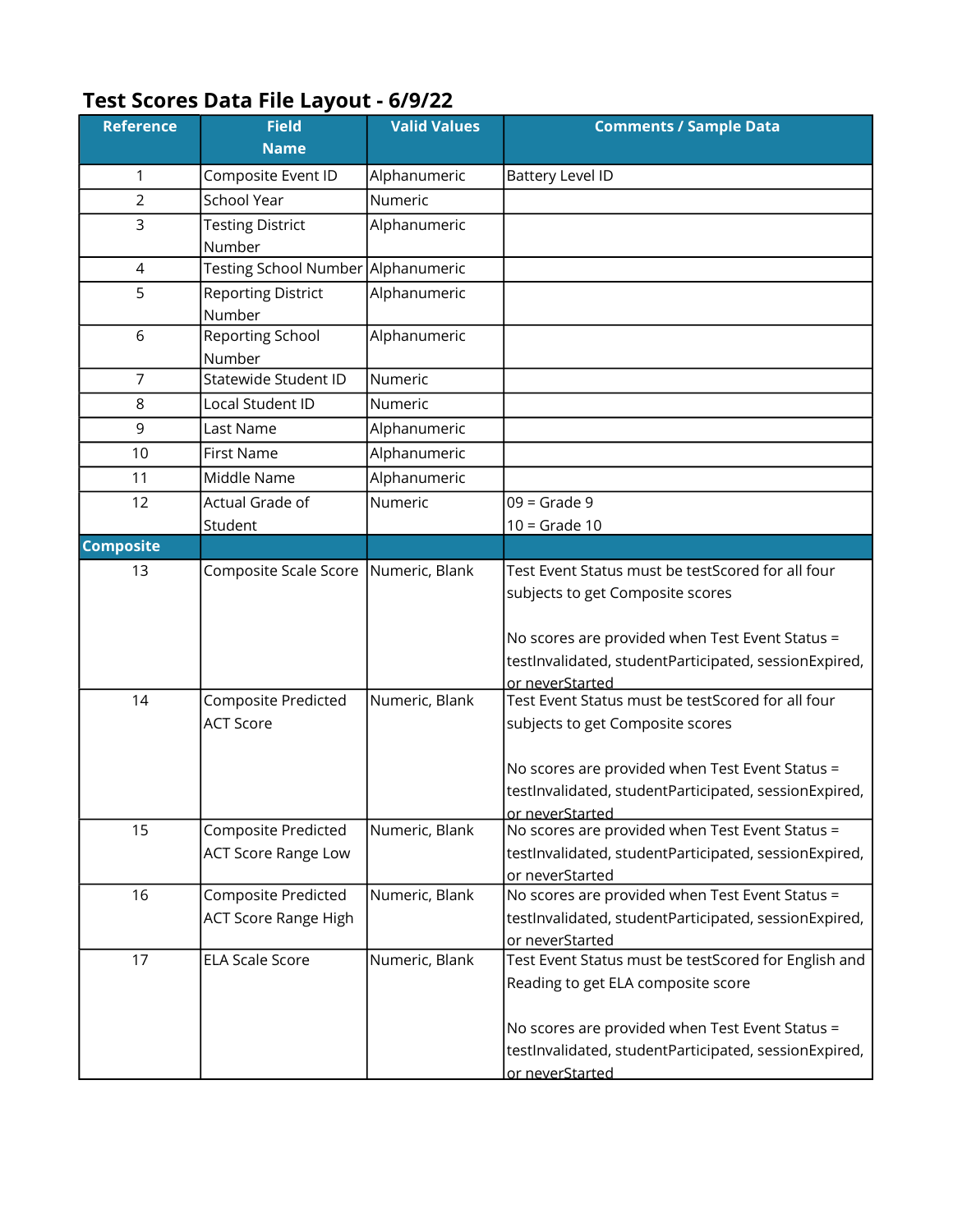| 18             | <b>ELA Proficiency Level</b>          | Numeric, Blank | 4 - Highly Proficient<br>3 - Proficient<br>2 - Approaching Proficient                                    |
|----------------|---------------------------------------|----------------|----------------------------------------------------------------------------------------------------------|
|                |                                       |                | 1 - Below Proficient                                                                                     |
|                |                                       |                | Test Event Status must be testScored for English and<br>Reading to get ELA composite score               |
|                |                                       |                |                                                                                                          |
|                |                                       |                | No scores are provided when Test Event Status =<br>testInvalidated, studentParticipated, sessionExpired, |
| 19             | <b>ELA Theta Score</b>                |                | Numeric, -, ., Blank No scores are provided when Test Event Status =                                     |
|                |                                       |                | testInvalidated, studentParticipated, sessionExpired,<br>or neverStarted                                 |
|                |                                       |                | Blank/zero if no Raw Score                                                                               |
| 20             | <b>ELA Theta Score CSEM</b>           | Numeric, Blank | No scores are provided when Test Event Status =                                                          |
|                |                                       |                | testInvalidated, studentParticipated, sessionExpired,<br>or neverStarted                                 |
|                |                                       |                |                                                                                                          |
| 21             | <b>STEM Scale Score</b>               | Numeric, Blank | Test Event Status must be testScored for Math and                                                        |
|                |                                       |                | Science to get STEM composite score                                                                      |
|                |                                       |                | No scores are provided when Test Event Status =                                                          |
|                |                                       |                | testInvalidated, studentParticipated, sessionExpired,                                                    |
| 22             | STEM Proficiency Level Numeric, Blank |                | or neverStarted<br>4 - Highly Proficient                                                                 |
|                |                                       |                | 3 - Proficient                                                                                           |
|                |                                       |                | 2 - Approaching Proficient                                                                               |
|                |                                       |                | 1 - Below Proficient                                                                                     |
|                |                                       |                | Test Event Status must be testScored for Math and                                                        |
|                |                                       |                | Science to get STEM composite score                                                                      |
|                |                                       |                |                                                                                                          |
|                |                                       |                | No scores are provided when Test Event Status =<br>testInvalidated, studentParticipated, sessionExpired, |
| 23             | <b>STEM Theta Score</b>               |                | Numeric, -, ., Blank No scores are provided when Test Event Status =                                     |
|                |                                       |                | testInvalidated, studentParticipated, sessionExpired,                                                    |
|                |                                       |                | or neverStarted                                                                                          |
|                |                                       |                | Blank/zero if no Raw Score                                                                               |
| 24             | <b>STEM Theta Score</b>               | Numeric, Blank | No scores are provided when Test Event Status =                                                          |
|                | <b>CSEM</b>                           |                | testInvalidated, studentParticipated, sessionExpired,<br>or neverStarted                                 |
|                |                                       |                |                                                                                                          |
| <b>English</b> |                                       |                |                                                                                                          |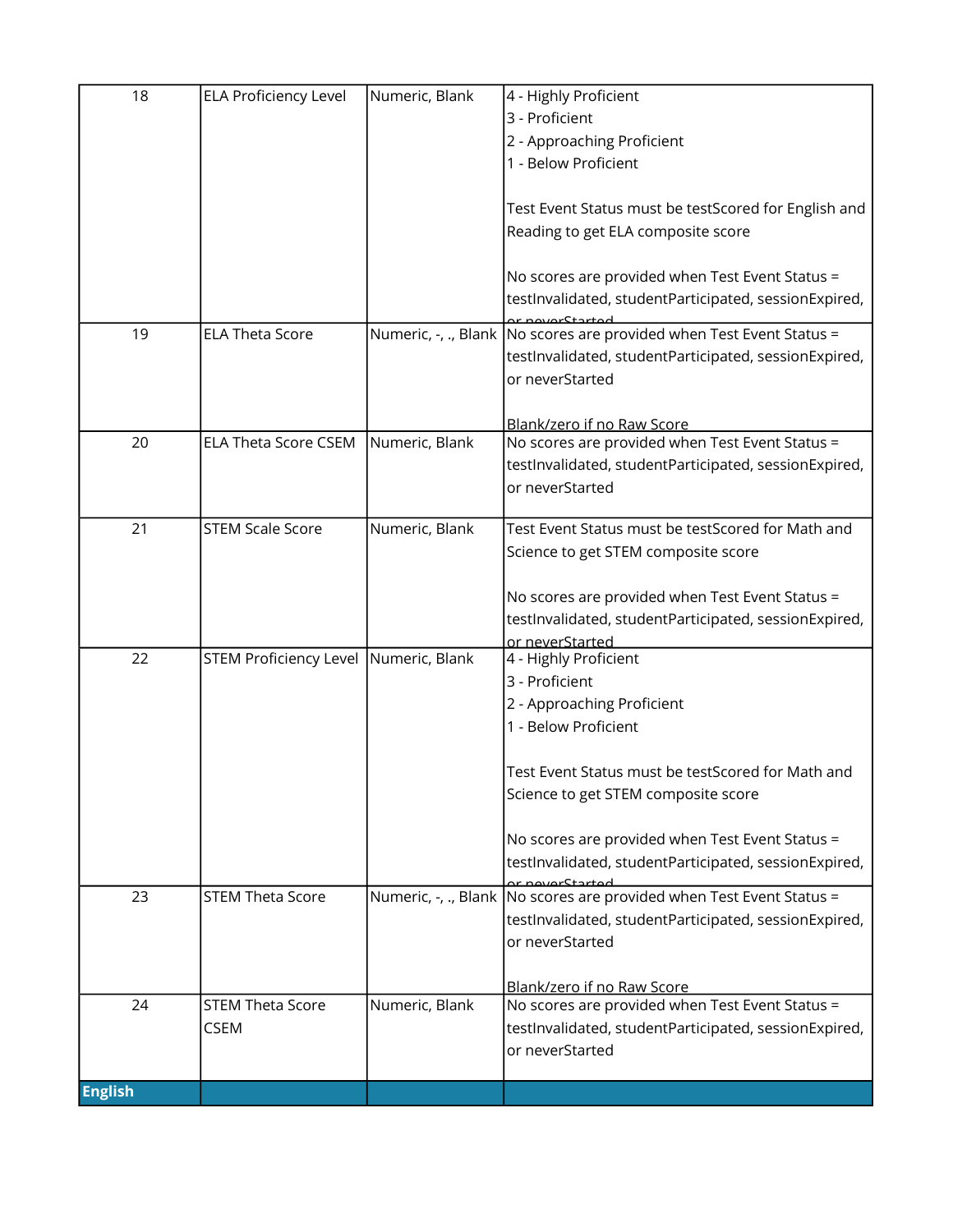| 25 | English Test Event ID        | Alphanumeric   | Links Test Event Status file and Test Scores file                    |
|----|------------------------------|----------------|----------------------------------------------------------------------|
|    |                              |                | Unit Level ID                                                        |
| 26 | English Raw Score            | Numeric, Blank | No scores are provided when Test Event Status =                      |
|    |                              |                | testInvalidated, studentParticipated, sessionExpired,                |
|    |                              |                | or neverStarted                                                      |
|    |                              |                |                                                                      |
| 27 | English Scale Score          | Numeric, Blank | No scores are provided when Test Event Status =                      |
|    |                              |                | testInvalidated, studentParticipated, sessionExpired,                |
|    |                              |                | or neverStarted                                                      |
| 28 | English Scale Score          | Numeric, Blank | No scores are provided when Test Event Status =                      |
|    | <b>CSEM</b>                  |                | testInvalidated, studentParticipated, sessionExpired,                |
|    |                              |                | or neverStarted                                                      |
| 29 | <b>English Proficiency</b>   | Numeric, Blank | 4 - Highly Proficient                                                |
|    | Level                        |                | 3 - Proficient                                                       |
|    |                              |                | 2 - Approaching Proficient                                           |
|    |                              |                | 1 - Below Proficient                                                 |
|    |                              |                |                                                                      |
|    |                              |                | No scores are provided when Test Event Status =                      |
|    |                              |                | testInvalidated, studentParticipated, sessionExpired,                |
|    |                              |                | or neverStarted                                                      |
| 30 | <b>English Predicted ACT</b> | Numeric, Blank | No scores are provided when Test Event Status =                      |
|    | Score                        |                | testInvalidated, studentParticipated, sessionExpired,                |
|    |                              |                | or neverStarted                                                      |
| 31 | <b>English Predicted ACT</b> | Numeric, Blank | No scores are provided when Test Event Status =                      |
|    | Score Range Low              |                | testInvalidated, studentParticipated, sessionExpired,                |
| 32 | <b>English Predicted ACT</b> | Numeric, Blank | or neverStarted<br>No scores are provided when Test Event Status =   |
|    | Score Range High             |                | testInvalidated, studentParticipated, sessionExpired,                |
|    |                              |                | or neverStarted                                                      |
| 33 | <b>English Theta Score</b>   |                | Numeric, -, ., Blank No scores are provided when Test Event Status = |
|    |                              |                | testInvalidated, studentParticipated, sessionExpired,                |
|    |                              |                | or neverStarted                                                      |
|    |                              |                |                                                                      |
|    |                              |                | Blank/zero if no Raw Score                                           |
| 34 | English Theta Score          | Numeric, Blank | No scores are provided when Test Event Status =                      |
|    | <b>CSEM</b>                  |                | testInvalidated, studentParticipated, sessionExpired,                |
|    |                              |                | or neverStarted                                                      |
|    |                              |                |                                                                      |
| 35 | English Raw Score -          | Numeric, Blank | No scores are provided when Test Event Status =                      |
|    | <b>Reporting Category 1</b>  |                | testInvalidated, studentParticipated, sessionExpired,                |
|    |                              |                | or neverStarted                                                      |
| 36 | English Scale Score -        | Numeric, Blank | No scores are provided when Test Event Status =                      |
|    | <b>Reporting Category 1</b>  |                | testInvalidated, studentParticipated, sessionExpired,                |
|    |                              |                | or neverStarted                                                      |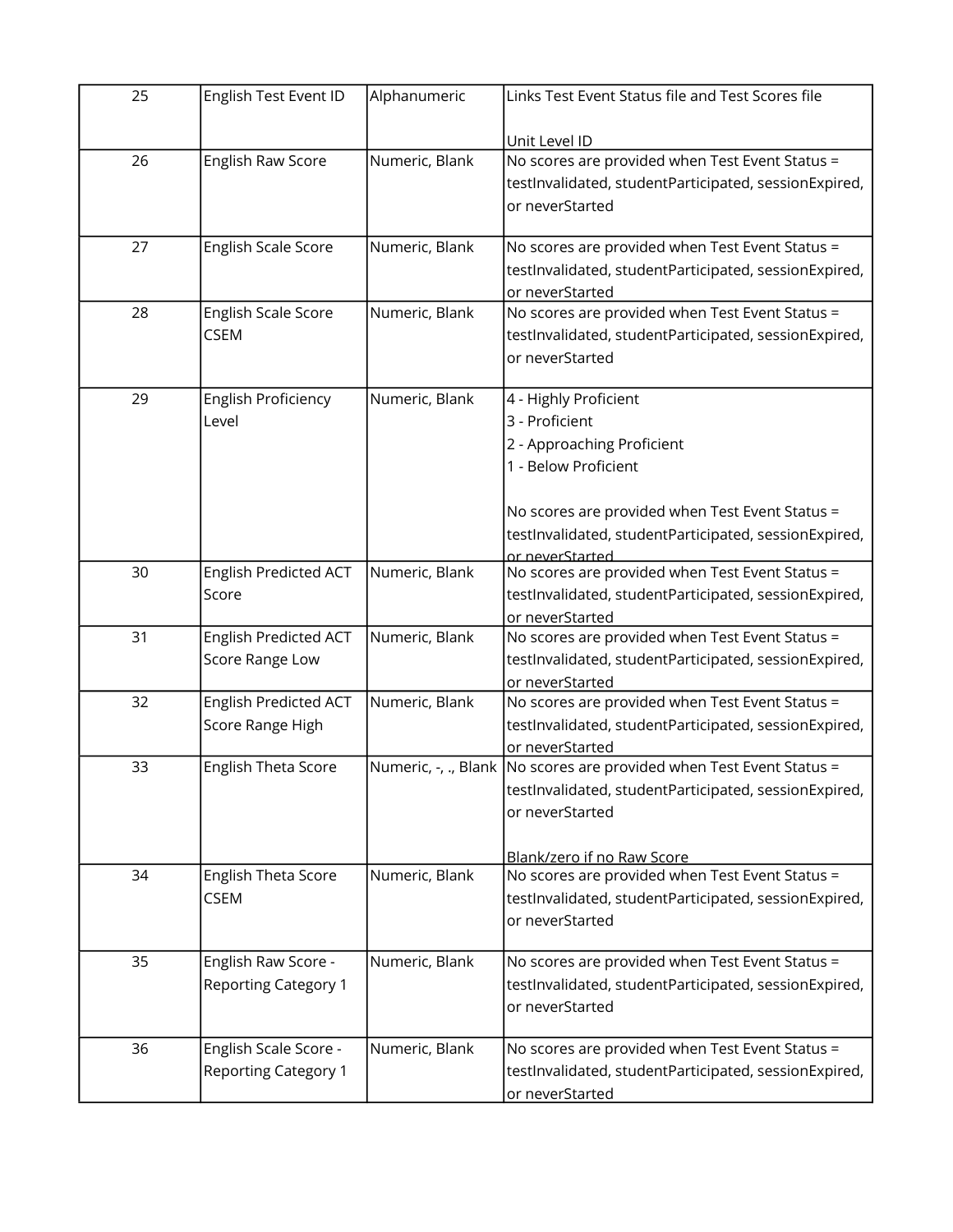| 37 | English Scale Score<br><b>CSEM Reporting</b><br>Category 1 | Numeric, Blank | No scores are provided when Test Event Status =<br>testInvalidated, studentParticipated, sessionExpired,<br>or neverStarted                                                       |
|----|------------------------------------------------------------|----------------|-----------------------------------------------------------------------------------------------------------------------------------------------------------------------------------|
| 38 | English Theta Score -<br><b>Reporting Category 1</b>       |                | Numeric, $-$ , ., Blank   No scores are provided when Test Event Status =<br>testInvalidated, studentParticipated, sessionExpired,<br>or neverStarted                             |
| 39 | English Theta Score<br><b>CSEM Reporting</b><br>Category 1 | Numeric, Blank | Blank/zero if no Raw Score<br>No scores are provided when Test Event Status =<br>testInvalidated, studentParticipated, sessionExpired,<br>or neverStarted                         |
| 40 | English Raw Score -<br><b>Reporting Category 2</b>         | Numeric, Blank | No scores are provided when Test Event Status =<br>testInvalidated, studentParticipated, sessionExpired,<br>or neverStarted                                                       |
| 41 | English Scale Score -<br><b>Reporting Category 2</b>       | Numeric, Blank | No scores are provided when Test Event Status =<br>testInvalidated, studentParticipated, sessionExpired,<br>or neverStarted                                                       |
| 42 | English Scale Score<br><b>CSEM Reporting</b><br>Category 2 | Numeric, Blank | No scores are provided when Test Event Status =<br>testInvalidated, studentParticipated, sessionExpired,<br>or neverStarted                                                       |
| 43 | English Theta Score -<br><b>Reporting Category 2</b>       |                | Numeric, -, ., Blank   No scores are provided when Test Event Status =<br>testInvalidated, studentParticipated, sessionExpired,<br>or neverStarted                                |
| 44 | English Theta Score<br><b>CSEM Reporting</b><br>Category 2 | Numeric, Blank | Blank/zero if no Raw Score<br>No scores are provided when Test Event Status =<br>testInvalidated, studentParticipated, sessionExpired,<br>or neverStarted                         |
| 45 | English Raw Score -<br><b>Reporting Category 3</b>         | Numeric, Blank | No scores are provided when Test Event Status =<br>testInvalidated, studentParticipated, sessionExpired,<br>or neverStarted                                                       |
| 46 | English Scale Score -<br><b>Reporting Category 3</b>       | Numeric, Blank | No scores are provided when Test Event Status =<br>testInvalidated, studentParticipated, sessionExpired,<br>or neverStarted                                                       |
| 47 | English Scale Score<br><b>CSEM Reporting</b><br>Category 3 | Numeric, Blank | No scores are provided when Test Event Status =<br>testInvalidated, studentParticipated, sessionExpired,<br>or neverStarted                                                       |
| 48 | English Theta Score -<br><b>Reporting Category 3</b>       |                | Numeric, $-$ , ., Blank No scores are provided when Test Event Status =<br>testInvalidated, studentParticipated, sessionExpired,<br>or neverStarted<br>Blank/zero if no Raw Score |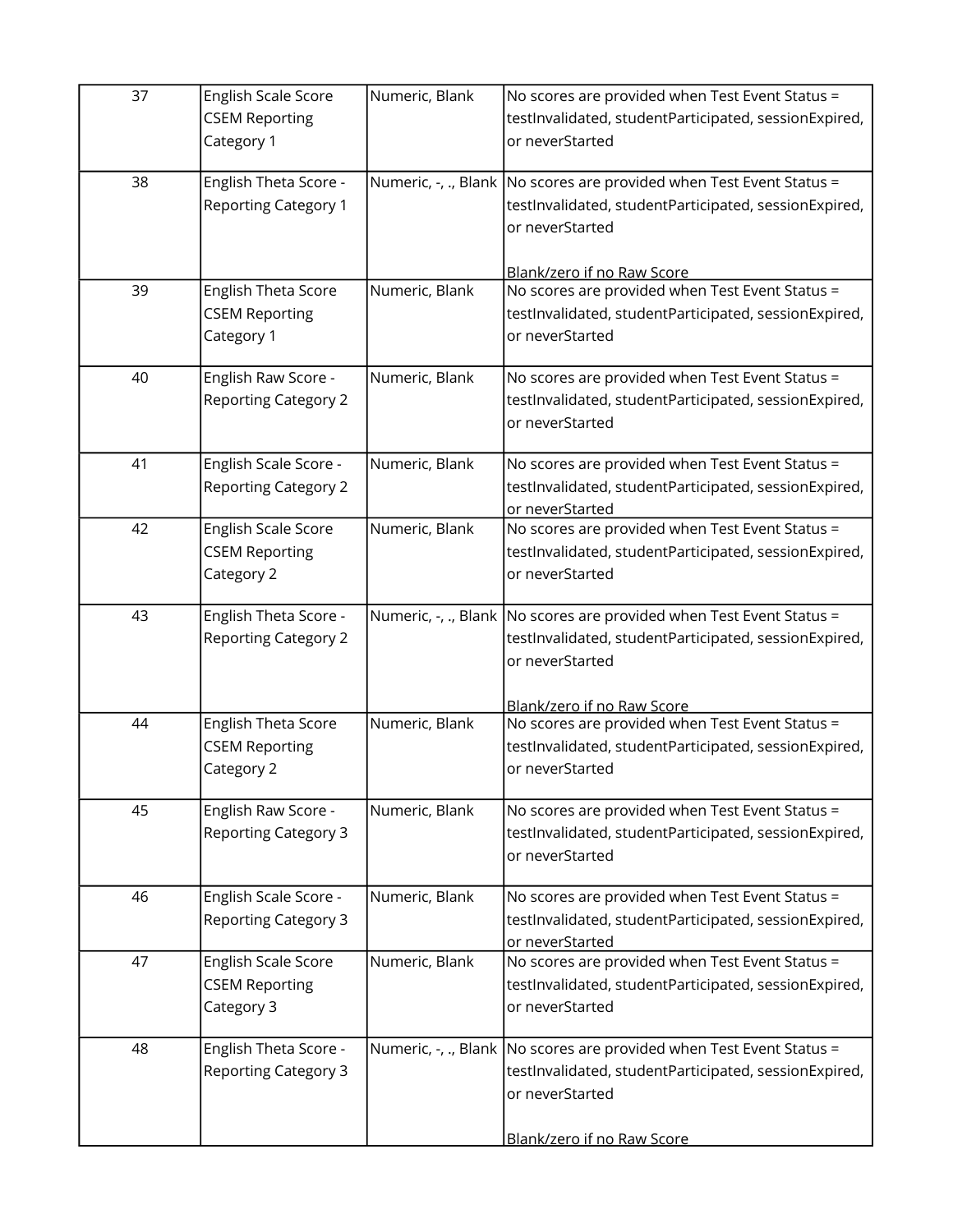| 49 | English Theta Score<br><b>CSEM Reporting</b><br>Category 3 | Numeric, Blank | No scores are provided when Test Event Status =<br>testInvalidated, studentParticipated, sessionExpired,<br>or neverStarted                              |
|----|------------------------------------------------------------|----------------|----------------------------------------------------------------------------------------------------------------------------------------------------------|
| 50 | English Raw Score -<br><b>Reporting Category 4</b>         | Blank          | Not used for this subject<br>No scores are provided when Test Event Status =<br>testInvalidated, studentParticipated, sessionExpired,<br>or neverStarted |
| 51 | English Scale Score -<br><b>Reporting Category 4</b>       | Blank          | Not used for this subject<br>No scores are provided when Test Event Status =<br>testInvalidated, studentParticipated, sessionExpired,<br>or neverStarted |
| 52 | English Scale Score<br><b>CSEM Reporting</b><br>Category 4 | Blank          | Not used for this subject<br>No scores are provided when Test Event Status =<br>testInvalidated, studentParticipated, sessionExpired,<br>or neverStarted |
| 53 | English Theta Score -<br><b>Reporting Category 4</b>       | Blank          | Not used for this subject<br>No scores are provided when Test Event Status =<br>testInvalidated, studentParticipated, sessionExpired,<br>or neverStarted |
| 54 | English Theta Score<br><b>CSEM Reporting</b><br>Category 4 | Blank          | Not used for this subject<br>No scores are provided when Test Event Status =<br>testInvalidated, studentParticipated, sessionExpired,<br>or neverStarted |
| 55 | English Raw Score -<br><b>Reporting Category 5</b>         | <b>Blank</b>   | Not used for this subject<br>No scores are provided when Test Event Status =<br>testInvalidated, studentParticipated, sessionExpired,<br>or neverStarted |
| 56 | English Scale Score -<br><b>Reporting Category 5</b>       | <b>Blank</b>   | Not used for this subject<br>No scores are provided when Test Event Status =<br>testInvalidated, studentParticipated, sessionExpired,<br>or neverStarted |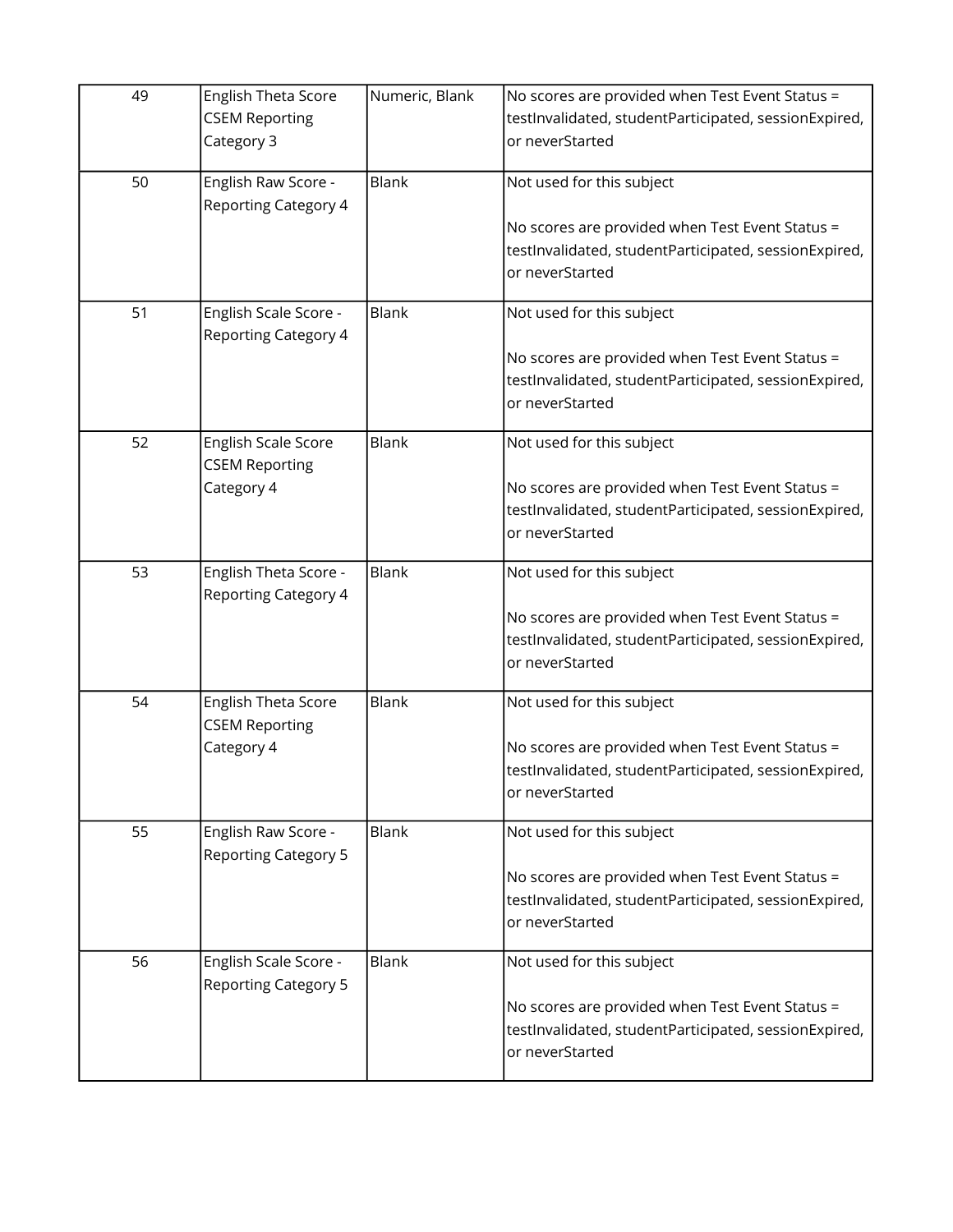| 57             | English Scale Score                 | Blank          | Not used for this subject                                                                                |
|----------------|-------------------------------------|----------------|----------------------------------------------------------------------------------------------------------|
|                | <b>CSEM Reporting</b>               |                |                                                                                                          |
|                | Category 5                          |                | No scores are provided when Test Event Status =<br>testInvalidated, studentParticipated, sessionExpired, |
|                |                                     |                | or neverStarted                                                                                          |
|                |                                     |                |                                                                                                          |
| 58             | English Theta Score -               | <b>Blank</b>   | Not used for this subject                                                                                |
|                | <b>Reporting Category 5</b>         |                | No scores are provided when Test Event Status =                                                          |
|                |                                     |                | testInvalidated, studentParticipated, sessionExpired,                                                    |
|                |                                     |                | or neverStarted                                                                                          |
|                |                                     |                |                                                                                                          |
| 59             | English Theta Score                 | Blank          | Not used for this subject                                                                                |
|                | <b>CSEM Reporting</b><br>Category 5 |                | No scores are provided when Test Event Status =                                                          |
|                |                                     |                | testInvalidated, studentParticipated, sessionExpired,                                                    |
|                |                                     |                | or neverStarted                                                                                          |
|                |                                     |                |                                                                                                          |
| 60             | <b>English Test Duration</b>        | Numeric, Blank | The time spent on items on the test, displayed in<br>minutes. Includes Operational and Field Test items. |
|                |                                     |                |                                                                                                          |
|                |                                     |                | Blank when test assignment, not test attempt (Test                                                       |
|                |                                     |                | Event Status = neverStarted)                                                                             |
|                |                                     |                |                                                                                                          |
| 61             | English Participation               | Numeric        | 3 digit numeric code                                                                                     |
|                | Code                                |                |                                                                                                          |
|                |                                     |                | 101 - Absent - Did not take test                                                                         |
|                |                                     |                | 103 - EL First Year in U.S. April 15 or Later Student                                                    |
|                |                                     |                | did not test<br>104 - EL First Year in U.S. Before April 15                                              |
|                |                                     |                | participation only                                                                                       |
|                |                                     |                | 106 - Student refuses to test                                                                            |
|                |                                     |                | 107 - Excused - Health Emergency                                                                         |
|                |                                     |                | 109 - Course Instruction Not Provided                                                                    |
|                |                                     |                | 110 - Test has already been taken                                                                        |
|                |                                     |                | 111 - USBE Excused - Approval Needed                                                                     |
|                |                                     |                | 112 - Student Transferred Before Testing Window<br>200 - Standard Participation                          |
|                |                                     |                | 201 - Accommodated                                                                                       |
|                |                                     |                | 202 - Modified                                                                                           |
|                |                                     |                | 203 - Invalidated                                                                                        |
|                |                                     |                | 204 - Parental Exclusion                                                                                 |
|                |                                     |                | 205 - EL Second School Year in U.S. Student tested                                                       |
| <b>Reading</b> |                                     |                | 208 - Test System Interruption - USBE Approval                                                           |
|                |                                     |                |                                                                                                          |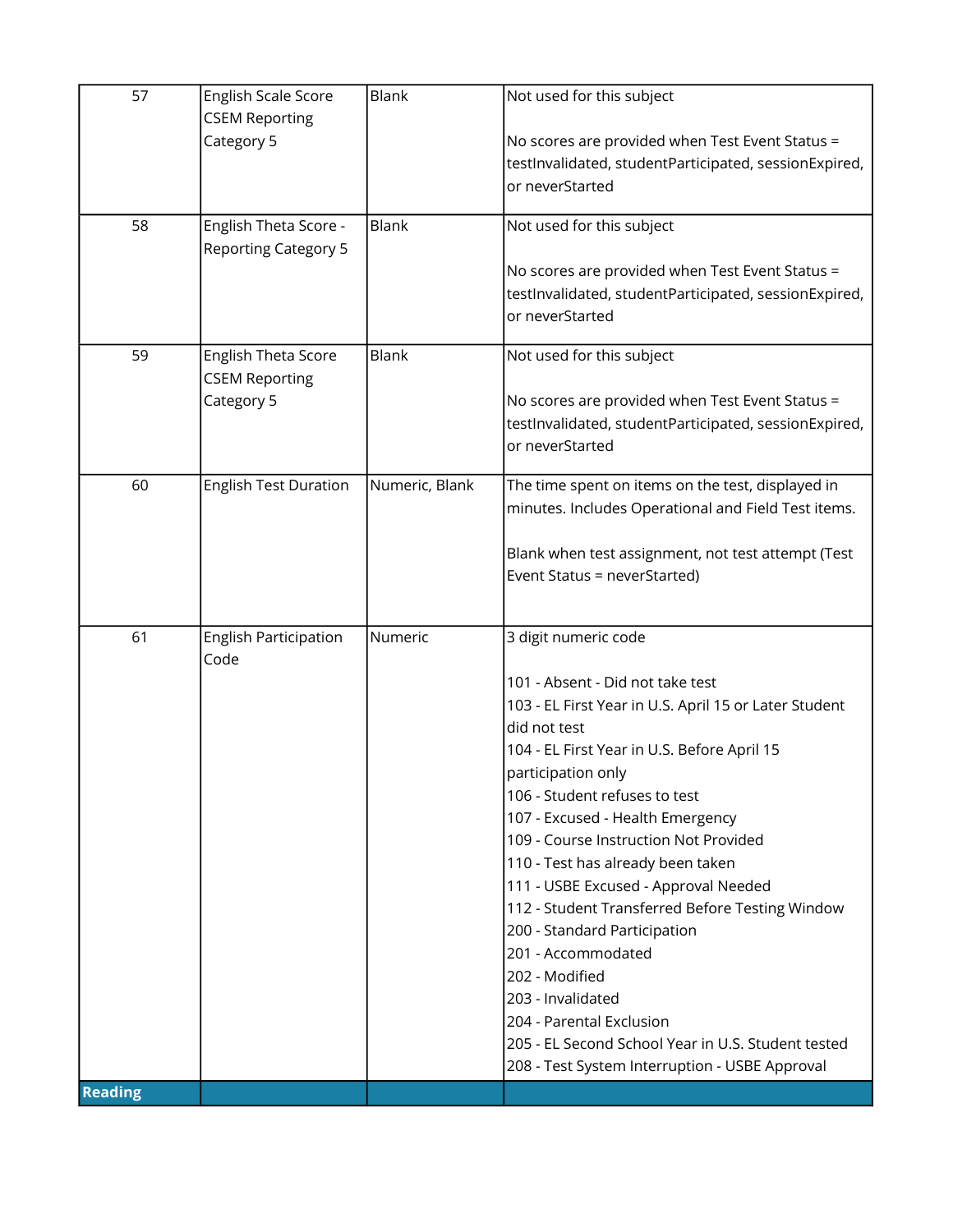| 62 | Reading Test Event ID        | Alphanumeric   | Links Test Event Status file and Test Scores file                    |
|----|------------------------------|----------------|----------------------------------------------------------------------|
|    |                              |                | Unit Level ID                                                        |
| 63 | Reading Raw Score            | Numeric, Blank | No scores are provided when Test Event Status =                      |
|    |                              |                | testInvalidated, studentParticipated, sessionExpired,                |
|    |                              |                | or neverStarted                                                      |
|    |                              |                |                                                                      |
| 64 | Reading Scale Score          | Numeric, Blank | No scores are provided when Test Event Status =                      |
|    |                              |                | testInvalidated, studentParticipated, sessionExpired,                |
|    |                              |                | or neverStarted                                                      |
| 65 | Reading Scale Score          | Numeric, Blank | No scores are provided when Test Event Status =                      |
|    | <b>CSEM</b>                  |                | testInvalidated, studentParticipated, sessionExpired,                |
|    |                              |                | or neverStarted                                                      |
|    |                              |                |                                                                      |
| 66 | Reading Proficiency          | Numeric, Blank | 4 - Highly Proficient                                                |
|    | Level                        |                | 3 - Proficient                                                       |
|    |                              |                | 2 - Approaching Proficient                                           |
|    |                              |                | 1 - Below Proficient                                                 |
|    |                              |                |                                                                      |
|    |                              |                | No scores are provided when Test Event Status =                      |
|    |                              |                | testInvalidated, studentParticipated, sessionExpired,                |
| 67 | <b>Reading Predicted ACT</b> | Numeric, Blank | or neverStarted<br>No scores are provided when Test Event Status =   |
|    | Score                        |                | testInvalidated, studentParticipated, sessionExpired,                |
|    |                              |                | or neverStarted                                                      |
| 68 | <b>Reading Predicted ACT</b> | Numeric, Blank | No scores are provided when Test Event Status =                      |
|    | Score Range Low              |                | testInvalidated, studentParticipated, sessionExpired,                |
|    |                              |                | or neverStarted                                                      |
| 69 | <b>Reading Predicted ACT</b> | Numeric, Blank | No scores are provided when Test Event Status =                      |
|    | Score Range High             |                | testInvalidated, studentParticipated, sessionExpired,                |
|    |                              |                | or neverStarted                                                      |
| 70 | Reading Theta Score          |                | Numeric, -, ., Blank No scores are provided when Test Event Status = |
|    |                              |                | testInvalidated, studentParticipated, sessionExpired,                |
|    |                              |                | or neverStarted                                                      |
|    |                              |                |                                                                      |
|    |                              |                | Blank/zero if no Raw Score                                           |
| 71 | Reading Theta Score          | Numeric, Blank | No scores are provided when Test Event Status =                      |
|    | <b>CSEM</b>                  |                | testInvalidated, studentParticipated, sessionExpired,                |
|    |                              |                | or neverStarted                                                      |
|    |                              |                |                                                                      |
| 72 | Reading Raw Score -          | Numeric, Blank | No scores are provided when Test Event Status =                      |
|    | <b>Reporting Category 1</b>  |                | testInvalidated, studentParticipated, sessionExpired,                |
|    |                              |                | or neverStarted                                                      |
|    |                              |                |                                                                      |
| 73 | Reading Scale Score -        | Numeric, Blank | No scores are provided when Test Event Status =                      |
|    | <b>Reporting Category 1</b>  |                | testInvalidated, studentParticipated, sessionExpired,                |
|    |                              |                | or neverStarted                                                      |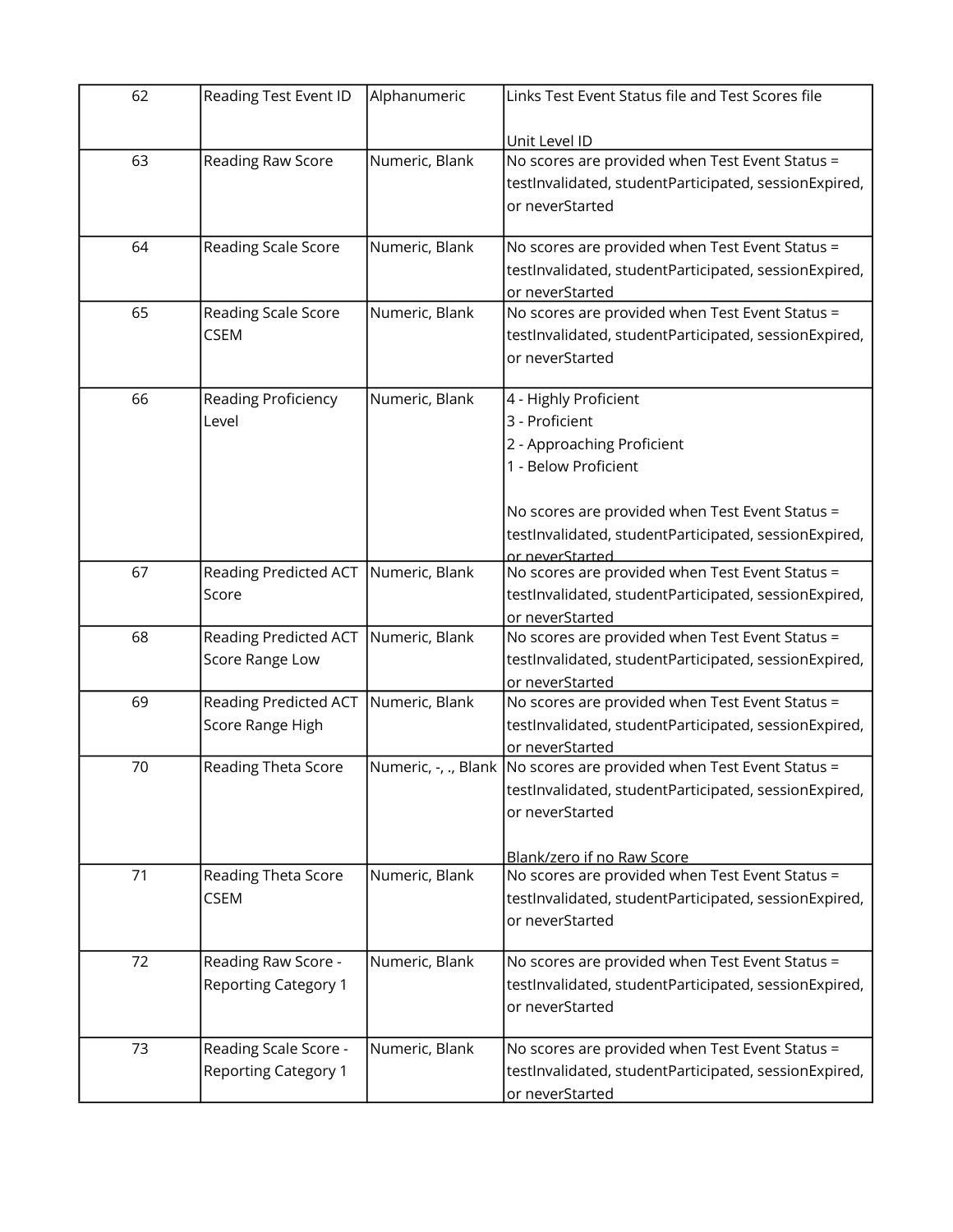| 74 | Reading Scale Score<br><b>CSEM Reporting</b><br>Category 1        | Numeric, Blank | No scores are provided when Test Event Status =<br>testInvalidated, studentParticipated, sessionExpired,<br>or neverStarted                                                      |
|----|-------------------------------------------------------------------|----------------|----------------------------------------------------------------------------------------------------------------------------------------------------------------------------------|
| 75 | Reading Theta Score -<br><b>Reporting Category 1</b>              |                | Numeric, $-$ , ., Blank No scores are provided when Test Event Status =<br>testInvalidated, studentParticipated, sessionExpired,<br>or neverStarted                              |
| 76 | <b>Reading Theta Score</b><br><b>CSEM Reporting</b><br>Category 1 | Numeric, Blank | Blank/zero if no Raw Score<br>No scores are provided when Test Event Status =<br>testInvalidated, studentParticipated, sessionExpired,<br>or neverStarted                        |
| 77 | Reading Raw Score -<br><b>Reporting Category 2</b>                | Numeric, Blank | No scores are provided when Test Event Status =<br>testInvalidated, studentParticipated, sessionExpired,<br>or neverStarted                                                      |
| 78 | Reading Scale Score -<br><b>Reporting Category 2</b>              | Numeric, Blank | No scores are provided when Test Event Status =<br>testInvalidated, studentParticipated, sessionExpired,<br>or neverStarted                                                      |
| 79 | Reading Scale Score<br><b>CSEM Reporting</b><br>Category 2        | Numeric, Blank | No scores are provided when Test Event Status =<br>testInvalidated, studentParticipated, sessionExpired,<br>or neverStarted                                                      |
| 80 | Reading Theta Score -<br><b>Reporting Category 2</b>              |                | Numeric, -, ., Blank   No scores are provided when Test Event Status =<br>testInvalidated, studentParticipated, sessionExpired,<br>or neverStarted                               |
| 81 | Reading Theta Score<br><b>CSEM Reporting</b><br>Category 2        | Numeric, Blank | Blank/zero if no Raw Score<br>No scores are provided when Test Event Status =<br>testInvalidated, studentParticipated, sessionExpired,<br>or neverStarted                        |
| 82 | Reading Raw Score -<br><b>Reporting Category 3</b>                | Numeric, Blank | No scores are provided when Test Event Status =<br>testInvalidated, studentParticipated, sessionExpired,<br>or neverStarted                                                      |
| 83 | Reading Scale Score -<br><b>Reporting Category 3</b>              | Numeric, Blank | No scores are provided when Test Event Status =<br>testInvalidated, studentParticipated, sessionExpired,<br>or neverStarted                                                      |
| 84 | Reading Scale Score<br><b>CSEM Reporting</b><br>Category 3        | Numeric, Blank | No scores are provided when Test Event Status =<br>testInvalidated, studentParticipated, sessionExpired,<br>or neverStarted                                                      |
| 85 | Reading Theta Score -<br><b>Reporting Category 3</b>              |                | Numeric, -, ., Blank   No scores are provided when Test Event Status =<br>testInvalidated, studentParticipated, sessionExpired,<br>or neverStarted<br>Blank/zero if no Raw Score |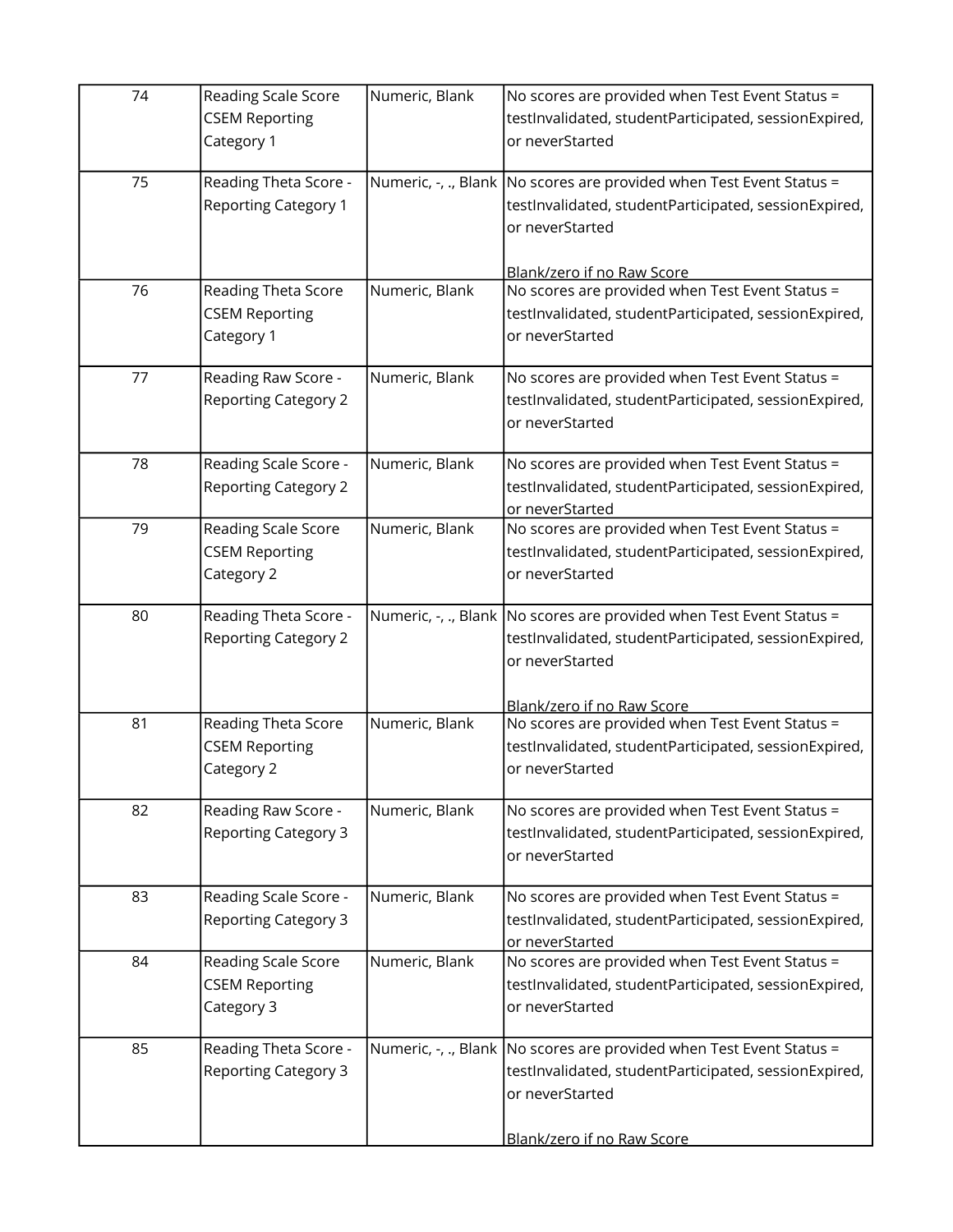| 86 | Reading Theta Score<br><b>CSEM Reporting</b><br>Category 3 | Numeric, Blank | No scores are provided when Test Event Status =<br>testInvalidated, studentParticipated, sessionExpired,<br>or neverStarted                              |
|----|------------------------------------------------------------|----------------|----------------------------------------------------------------------------------------------------------------------------------------------------------|
| 87 | Reading Raw Score -<br><b>Reporting Category 4</b>         | <b>Blank</b>   | Not used for this subject<br>No scores are provided when Test Event Status =<br>testInvalidated, studentParticipated, sessionExpired,<br>or neverStarted |
| 88 | Reading Scale Score -<br><b>Reporting Category 4</b>       | <b>Blank</b>   | Not used for this subject<br>No scores are provided when Test Event Status =<br>testInvalidated, studentParticipated, sessionExpired,<br>or neverStarted |
| 89 | Reading Scale Score<br><b>CSEM Reporting</b><br>Category 4 | Blank          | Not used for this subject<br>No scores are provided when Test Event Status =<br>testInvalidated, studentParticipated, sessionExpired,<br>or neverStarted |
| 90 | Reading Theta Score -<br><b>Reporting Category 4</b>       | Blank          | Not used for this subject<br>No scores are provided when Test Event Status =<br>testInvalidated, studentParticipated, sessionExpired,<br>or neverStarted |
| 91 | Reading Theta Score<br><b>CSEM Reporting</b><br>Category 4 | Blank          | Not used for this subject<br>No scores are provided when Test Event Status =<br>testInvalidated, studentParticipated, sessionExpired,<br>or neverStarted |
| 92 | Reading Raw Score -<br><b>Reporting Category 5</b>         | <b>Blank</b>   | Not used for this subject<br>No scores are provided when Test Event Status =<br>testInvalidated, studentParticipated, sessionExpired,<br>or neverStarted |
| 93 | Reading Scale Score -<br><b>Reporting Category 5</b>       | <b>Blank</b>   | Not used for this subject<br>No scores are provided when Test Event Status =<br>testInvalidated, studentParticipated, sessionExpired,<br>or neverStarted |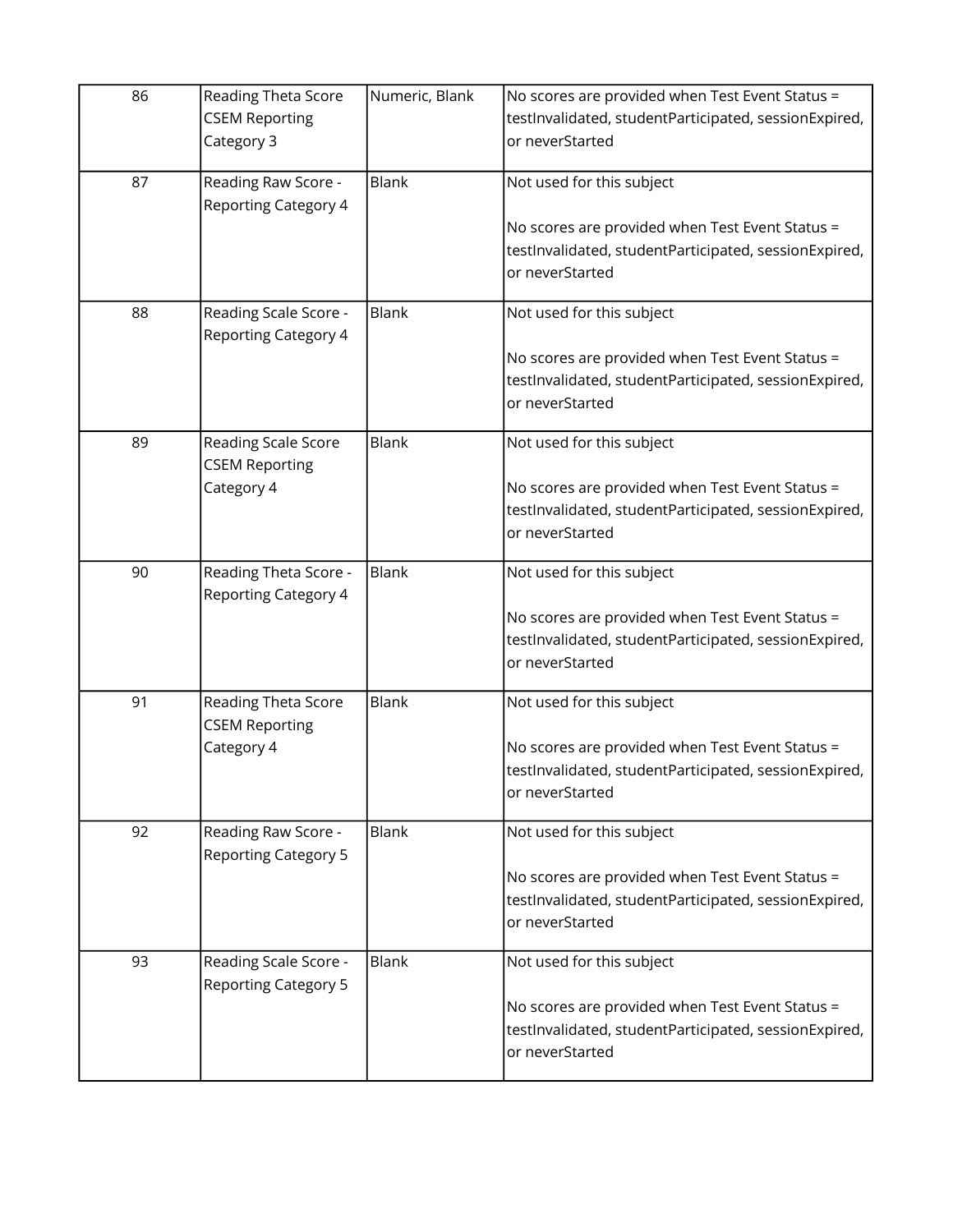| 94          | Reading Scale Score          | Blank          | Not used for this subject                                                                                |
|-------------|------------------------------|----------------|----------------------------------------------------------------------------------------------------------|
|             | <b>CSEM Reporting</b>        |                |                                                                                                          |
|             | Category 5                   |                | No scores are provided when Test Event Status =<br>testInvalidated, studentParticipated, sessionExpired, |
|             |                              |                | or neverStarted                                                                                          |
|             |                              |                |                                                                                                          |
| 95          | Reading Theta Score -        | <b>Blank</b>   | Not used for this subject                                                                                |
|             | <b>Reporting Category 5</b>  |                |                                                                                                          |
|             |                              |                | No scores are provided when Test Event Status =                                                          |
|             |                              |                | testInvalidated, studentParticipated, sessionExpired,<br>or neverStarted                                 |
|             |                              |                |                                                                                                          |
| 96          | Reading Theta Score          | <b>Blank</b>   | Not used for this subject                                                                                |
|             | <b>CSEM Reporting</b>        |                |                                                                                                          |
|             | Category 5                   |                | No scores are provided when Test Event Status =                                                          |
|             |                              |                | testInvalidated, studentParticipated, sessionExpired,                                                    |
|             |                              |                | or neverStarted                                                                                          |
| 97          | <b>Reading Test Duration</b> | Numeric, Blank | The time spent on items on the test, displayed in                                                        |
|             |                              |                | minutes. Includes Operational and Field Test items.                                                      |
|             |                              |                |                                                                                                          |
|             |                              |                | Blank when test assignment, not test attempt (Test                                                       |
|             |                              |                | Event Status = neverStarted)                                                                             |
|             |                              |                |                                                                                                          |
| 98          | Reading Participation        | Numeric        | 3 digit numeric code                                                                                     |
|             | Code                         |                |                                                                                                          |
|             |                              |                | 101 - Absent - Did not take test                                                                         |
|             |                              |                | 103 - EL First Year in U.S. April 15 or Later Student                                                    |
|             |                              |                | did not test<br>104 - EL First Year in U.S. Before April 15                                              |
|             |                              |                | participation only                                                                                       |
|             |                              |                | 106 - Student refuses to test                                                                            |
|             |                              |                | 107 - Excused - Health Emergency                                                                         |
|             |                              |                | 109 - Course Instruction Not Provided                                                                    |
|             |                              |                | 110 - Test has already been taken                                                                        |
|             |                              |                | 111 - USBE Excused - Approval Needed                                                                     |
|             |                              |                | 112 - Student Transferred Before Testing Window                                                          |
|             |                              |                | 200 - Standard Participation<br>201 - Accommodated                                                       |
|             |                              |                | 202 - Modified                                                                                           |
|             |                              |                | 203 - Invalidated                                                                                        |
|             |                              |                | 204 - Parental Exclusion                                                                                 |
|             |                              |                | 205 - EL Second School Year in U.S. Student tested                                                       |
|             |                              |                | 208 - Test System Interruption - USBE Approval                                                           |
| <b>Math</b> |                              |                |                                                                                                          |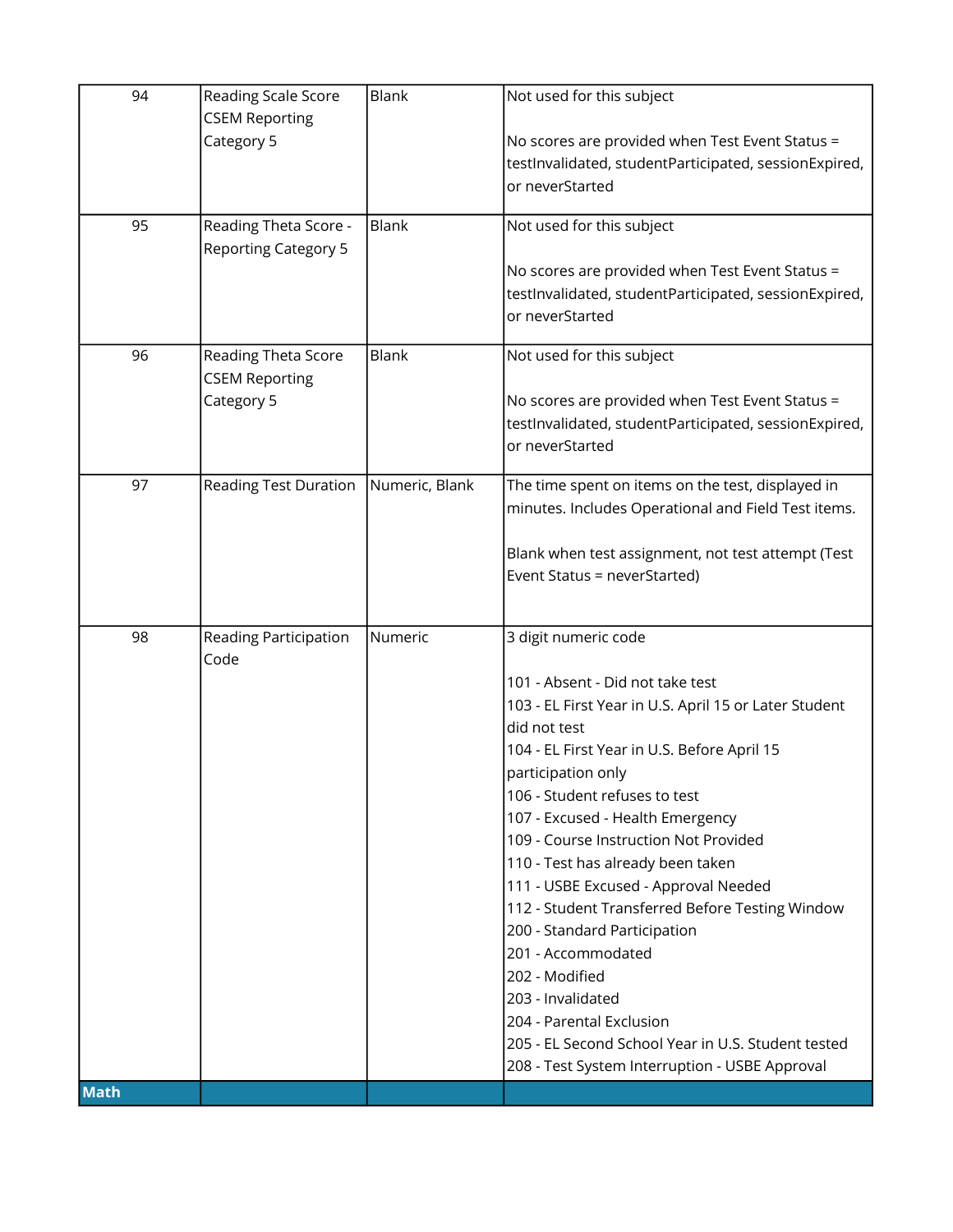| 99  | Math Test Event ID                   | Alphanumeric   | Links Test Event Status file and Test Scores file                      |
|-----|--------------------------------------|----------------|------------------------------------------------------------------------|
|     |                                      |                | Unit Level ID                                                          |
| 100 | Math Raw Score                       | Numeric, Blank | No scores are provided when Test Event Status =                        |
|     |                                      |                | testInvalidated, studentParticipated, sessionExpired,                  |
|     |                                      |                |                                                                        |
|     |                                      |                | or neverStarted                                                        |
| 101 | Math Scale Score                     | Numeric, Blank | No scores are provided when Test Event Status =                        |
|     |                                      |                | testInvalidated, studentParticipated, sessionExpired,                  |
|     |                                      |                | or neverStarted                                                        |
| 102 | Math Scale Score CSEM Numeric, Blank |                | No scores are provided when Test Event Status =                        |
|     |                                      |                | testInvalidated, studentParticipated, sessionExpired,                  |
|     |                                      |                | or neverStarted                                                        |
|     |                                      |                |                                                                        |
| 103 | Math Proficiency Level               | Numeric, Blank | 4 - Highly Proficient                                                  |
|     |                                      |                | 3 - Proficient                                                         |
|     |                                      |                | 2 - Approaching Proficient                                             |
|     |                                      |                | 1 - Below Proficient                                                   |
|     |                                      |                |                                                                        |
|     |                                      |                | No scores are provided when Test Event Status =                        |
|     |                                      |                | testInvalidated, studentParticipated, sessionExpired,                  |
|     |                                      |                | or neverStarted                                                        |
| 104 | Math Predicted ACT                   | Numeric, Blank | No scores are provided when Test Event Status =                        |
|     | Score                                |                | testInvalidated, studentParticipated, sessionExpired,                  |
|     |                                      |                | or neverStarted                                                        |
| 105 | Math Predicted ACT                   | Numeric, Blank | No scores are provided when Test Event Status =                        |
|     | Score Range Low                      |                | testInvalidated, studentParticipated, sessionExpired,                  |
|     |                                      |                | or neverStarted                                                        |
| 106 | Math Predicted ACT                   | Numeric, Blank | No scores are provided when Test Event Status =                        |
|     | Score Range High                     |                | testInvalidated, studentParticipated, sessionExpired,                  |
|     |                                      |                | or neverStarted                                                        |
| 107 | Math Theta Score                     |                | Numeric, -, ., Blank   No scores are provided when Test Event Status = |
|     |                                      |                | testInvalidated, studentParticipated, sessionExpired,                  |
|     |                                      |                | or neverStarted                                                        |
|     |                                      |                |                                                                        |
|     |                                      |                | Blank/zero if no Raw Score                                             |
| 108 | Math Theta Score                     | Numeric, Blank | No scores are provided when Test Event Status =                        |
|     | <b>CSEM</b>                          |                | testInvalidated, studentParticipated, sessionExpired,                  |
|     |                                      |                | or neverStarted                                                        |
|     |                                      |                |                                                                        |
| 109 | Math Raw Score -                     | Numeric, Blank | No scores are provided when Test Event Status =                        |
|     | <b>Reporting Category 1</b>          |                | testInvalidated, studentParticipated, sessionExpired,                  |
|     |                                      |                | or neverStarted                                                        |
|     |                                      |                |                                                                        |
| 110 | Math Scale Score -                   | Numeric, Blank | No scores are provided when Test Event Status =                        |
|     | <b>Reporting Category 1</b>          |                | testInvalidated, studentParticipated, sessionExpired,                  |
|     |                                      |                | or neverStarted                                                        |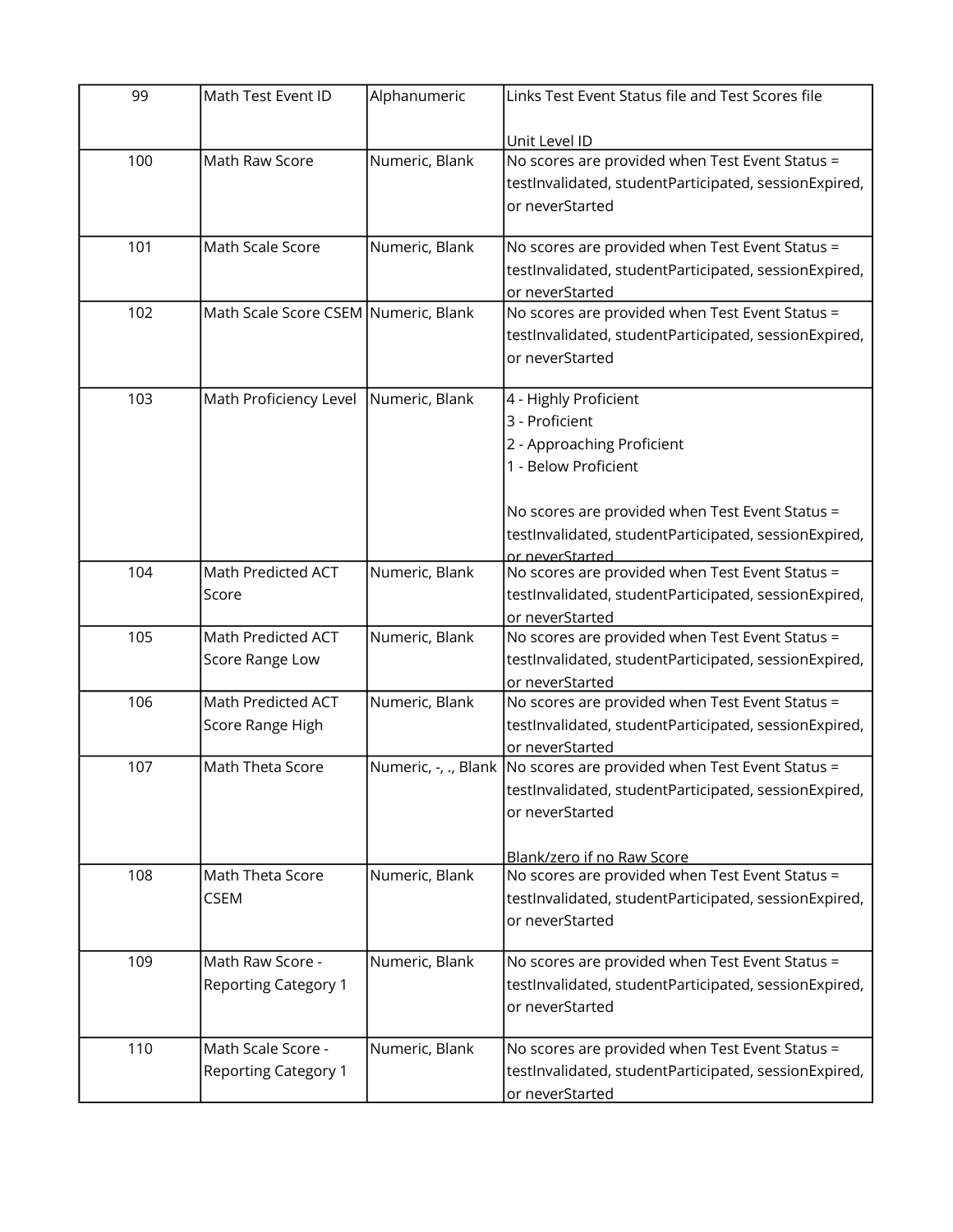| 111 | Math Scale Score CSEM Numeric, Blank<br><b>Reporting Category 1</b> |                | No scores are provided when Test Event Status =<br>testInvalidated, studentParticipated, sessionExpired,<br>or neverStarted                                                       |
|-----|---------------------------------------------------------------------|----------------|-----------------------------------------------------------------------------------------------------------------------------------------------------------------------------------|
| 112 | Math Theta Score -<br><b>Reporting Category 1</b>                   |                | Numeric, $-$ , ., Blank No scores are provided when Test Event Status =<br>testInvalidated, studentParticipated, sessionExpired,<br>or neverStarted                               |
| 113 | Math Theta Score<br><b>CSEM Reporting</b><br>Category 1             | Numeric, Blank | Blank/zero if no Raw Score<br>No scores are provided when Test Event Status =<br>testInvalidated, studentParticipated, sessionExpired,<br>or neverStarted                         |
| 114 | Math Raw Score -<br><b>Reporting Category 2</b>                     | Numeric, Blank | No scores are provided when Test Event Status =<br>testInvalidated, studentParticipated, sessionExpired,<br>or neverStarted                                                       |
| 115 | Math Scale Score -<br><b>Reporting Category 2</b>                   | Numeric, Blank | No scores are provided when Test Event Status =<br>testInvalidated, studentParticipated, sessionExpired,<br>or neverStarted                                                       |
| 116 | Math Scale Score CSEM Numeric, Blank<br><b>Reporting Category 2</b> |                | No scores are provided when Test Event Status =<br>testInvalidated, studentParticipated, sessionExpired,<br>or neverStarted                                                       |
| 117 | Math Theta Score -<br><b>Reporting Category 2</b>                   |                | Numeric, $-$ , ., Blank   No scores are provided when Test Event Status =<br>testInvalidated, studentParticipated, sessionExpired,<br>or neverStarted                             |
| 118 | Math Theta Score<br><b>CSEM Reporting</b><br>Category 2             | Numeric, Blank | Blank/zero if no Raw Score<br>No scores are provided when Test Event Status =<br>testInvalidated, studentParticipated, sessionExpired,<br>or neverStarted                         |
| 119 | Math Raw Score -<br><b>Reporting Category 3</b>                     | Numeric, Blank | No scores are provided when Test Event Status =<br>testInvalidated, studentParticipated, sessionExpired,<br>or neverStarted                                                       |
| 120 | Math Scale Score -<br><b>Reporting Category 3</b>                   | Numeric, Blank | No scores are provided when Test Event Status =<br>testInvalidated, studentParticipated, sessionExpired,<br>or neverStarted                                                       |
| 121 | Math Scale Score CSEM Numeric, Blank<br><b>Reporting Category 3</b> |                | No scores are provided when Test Event Status =<br>testInvalidated, studentParticipated, sessionExpired,<br>or neverStarted                                                       |
| 122 | Math Theta Score -<br><b>Reporting Category 3</b>                   |                | Numeric, $-$ , ., Blank No scores are provided when Test Event Status =<br>testInvalidated, studentParticipated, sessionExpired,<br>or neverStarted<br>Blank/zero if no Raw Score |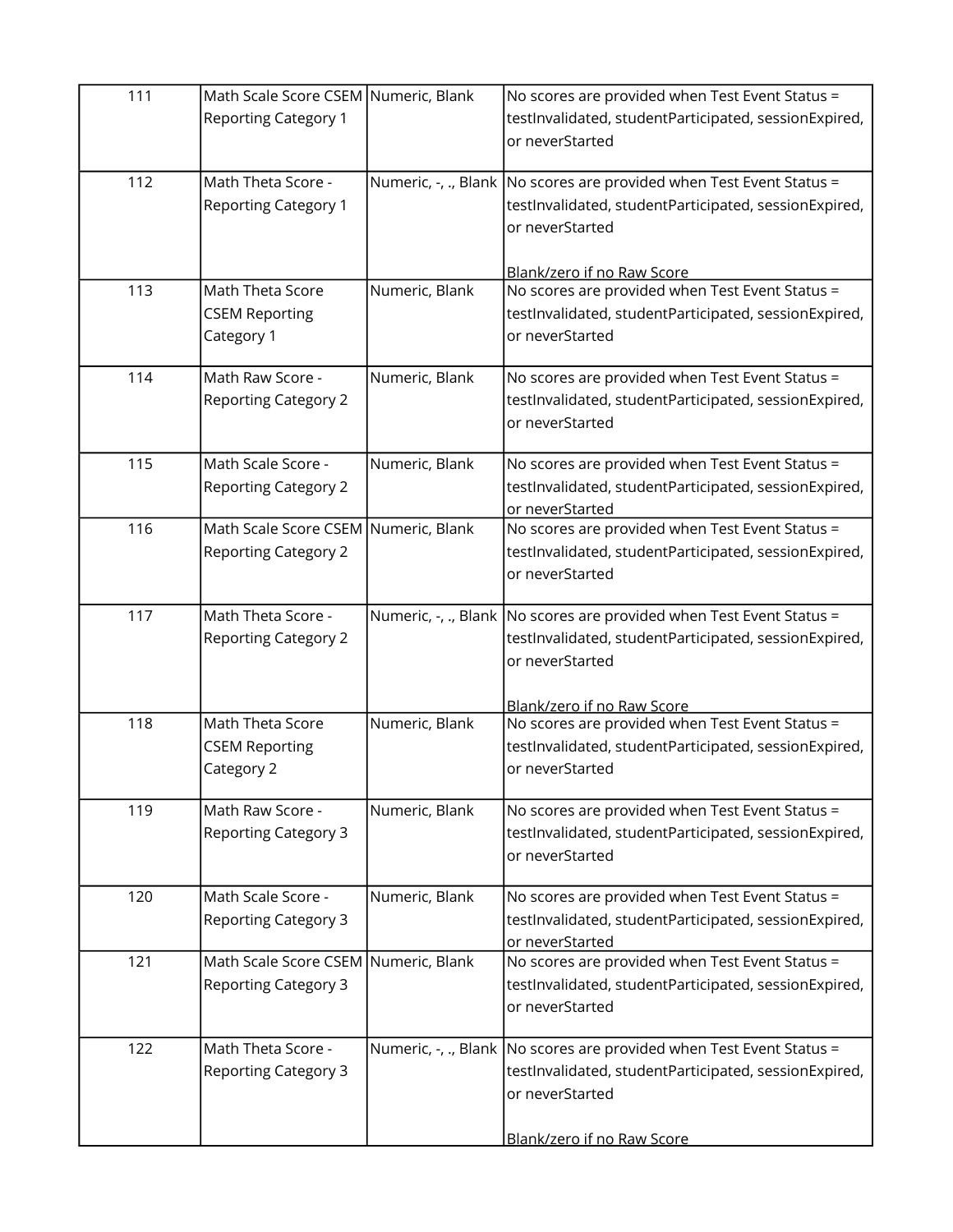| 123 | Math Theta Score<br><b>CSEM Reporting</b><br>Category 3             | Numeric, Blank | No scores are provided when Test Event Status =<br>testInvalidated, studentParticipated, sessionExpired,<br>or neverStarted                                                       |
|-----|---------------------------------------------------------------------|----------------|-----------------------------------------------------------------------------------------------------------------------------------------------------------------------------------|
| 124 | Math Raw Score -<br><b>Reporting Category 4</b>                     | Numeric, Blank | No scores are provided when Test Event Status =<br>testInvalidated, studentParticipated, sessionExpired,<br>or neverStarted                                                       |
| 125 | Math Scale Score -<br><b>Reporting Category 4</b>                   | Numeric, Blank | No scores are provided when Test Event Status =<br>testInvalidated, studentParticipated, sessionExpired,<br>or neverStarted                                                       |
| 126 | Math Scale Score CSEM Numeric, Blank<br><b>Reporting Category 4</b> |                | No scores are provided when Test Event Status =<br>testInvalidated, studentParticipated, sessionExpired,<br>or neverStarted                                                       |
| 127 | Math Theta Score -<br><b>Reporting Category 4</b>                   |                | Numeric, $\cdot$ , ., Blank No scores are provided when Test Event Status =<br>testInvalidated, studentParticipated, sessionExpired,<br>or neverStarted                           |
| 128 | Math Theta Score<br><b>CSEM Reporting</b><br>Category 4             | Numeric, Blank | Blank/zero if no Raw Score<br>No scores are provided when Test Event Status =<br>testInvalidated, studentParticipated, sessionExpired,<br>or neverStarted                         |
| 129 | Math Raw Score -<br><b>Reporting Category 5</b>                     | Numeric, Blank | No scores are provided when Test Event Status =<br>testInvalidated, studentParticipated, sessionExpired,<br>or neverStarted                                                       |
| 130 | Math Scale Score -<br><b>Reporting Category 5</b>                   | Numeric, Blank | No scores are provided when Test Event Status =<br>testInvalidated, studentParticipated, sessionExpired,<br>or neverStarted                                                       |
| 131 | Math Scale Score CSEM Numeric, Blank<br><b>Reporting Category 5</b> |                | No scores are provided when Test Event Status =<br>testInvalidated, studentParticipated, sessionExpired,<br>or neverStarted                                                       |
| 132 | Math Theta Score -<br><b>Reporting Category 5</b>                   |                | Numeric, $-$ , ., Blank No scores are provided when Test Event Status =<br>testInvalidated, studentParticipated, sessionExpired,<br>or neverStarted<br>Blank/zero if no Raw Score |
| 133 | Math Theta Score<br><b>CSEM Reporting</b><br>Category 5             | Numeric, Blank | No scores are provided when Test Event Status =<br>testInvalidated, studentParticipated, sessionExpired,<br>or neverStarted                                                       |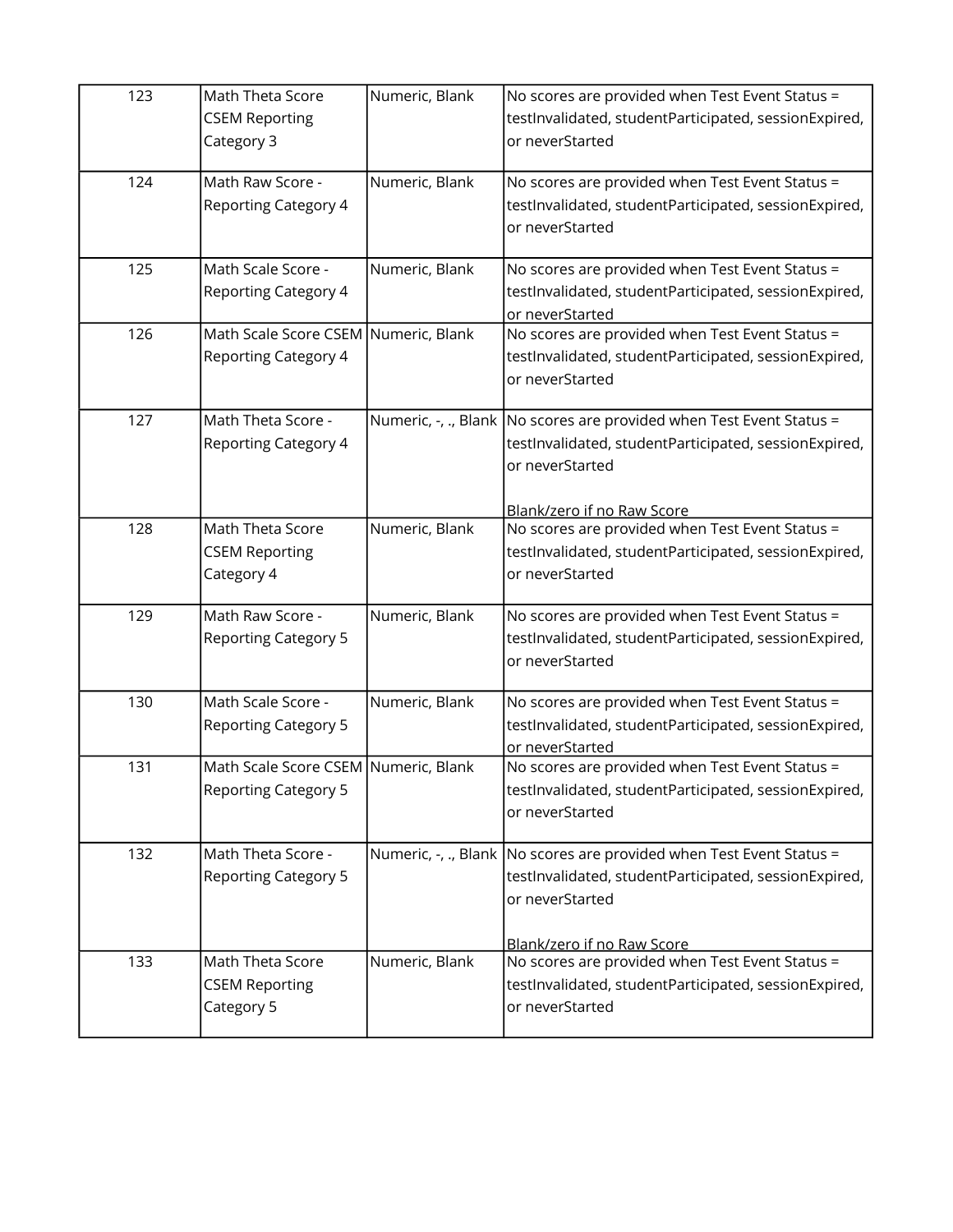| 134            | Math Test Duration                 | Numeric, Blank | The time spent on items on the test, displayed in<br>minutes. Includes Operational and Field Test items.<br>Blank when test assignment, not test attempt (Test<br>Event Status = neverStarted)                                                                                                                                                                                                                                                                                                                                                                                                                                                                                        |
|----------------|------------------------------------|----------------|---------------------------------------------------------------------------------------------------------------------------------------------------------------------------------------------------------------------------------------------------------------------------------------------------------------------------------------------------------------------------------------------------------------------------------------------------------------------------------------------------------------------------------------------------------------------------------------------------------------------------------------------------------------------------------------|
| 135            | Math Participation<br>Code         | Numeric        | 3 digit numeric code<br>101 - Absent - Did not take test<br>103 - EL First Year in U.S. April 15 or Later Student<br>did not test<br>104 - EL First Year in U.S. Before April 15<br>participation only<br>106 - Student refuses to test<br>107 - Excused - Health Emergency<br>109 - Course Instruction Not Provided<br>110 - Test has already been taken<br>111 - USBE Excused - Approval Needed<br>112 - Student Transferred Before Testing Window<br>200 - Standard Participation<br>201 - Accommodated<br>202 - Modified<br>203 - Invalidated<br>204 - Parental Exclusion<br>205 - EL Second School Year in U.S. Student tested<br>208 - Test System Interruption - USBE Approval |
| <b>Science</b> |                                    |                |                                                                                                                                                                                                                                                                                                                                                                                                                                                                                                                                                                                                                                                                                       |
| 136            | Science Test Event ID              | Alphanumeric   | Links Test Event Status file and Test Scores file<br>Unit Level ID                                                                                                                                                                                                                                                                                                                                                                                                                                                                                                                                                                                                                    |
| 137            | <b>Science Raw Score</b>           | Numeric, Blank | No scores are provided when Test Event Status =<br>testInvalidated, studentParticipated, sessionExpired,<br>or neverStarted                                                                                                                                                                                                                                                                                                                                                                                                                                                                                                                                                           |
| 138            | Science Scale Score                | Numeric, Blank | No scores are provided when Test Event Status =<br>testInvalidated, studentParticipated, sessionExpired,<br>or neverStarted                                                                                                                                                                                                                                                                                                                                                                                                                                                                                                                                                           |
| 139            | Science Scale Score<br><b>CSEM</b> | Numeric, Blank | No scores are provided when Test Event Status =<br>testInvalidated, studentParticipated, sessionExpired,<br>or neverStarted                                                                                                                                                                                                                                                                                                                                                                                                                                                                                                                                                           |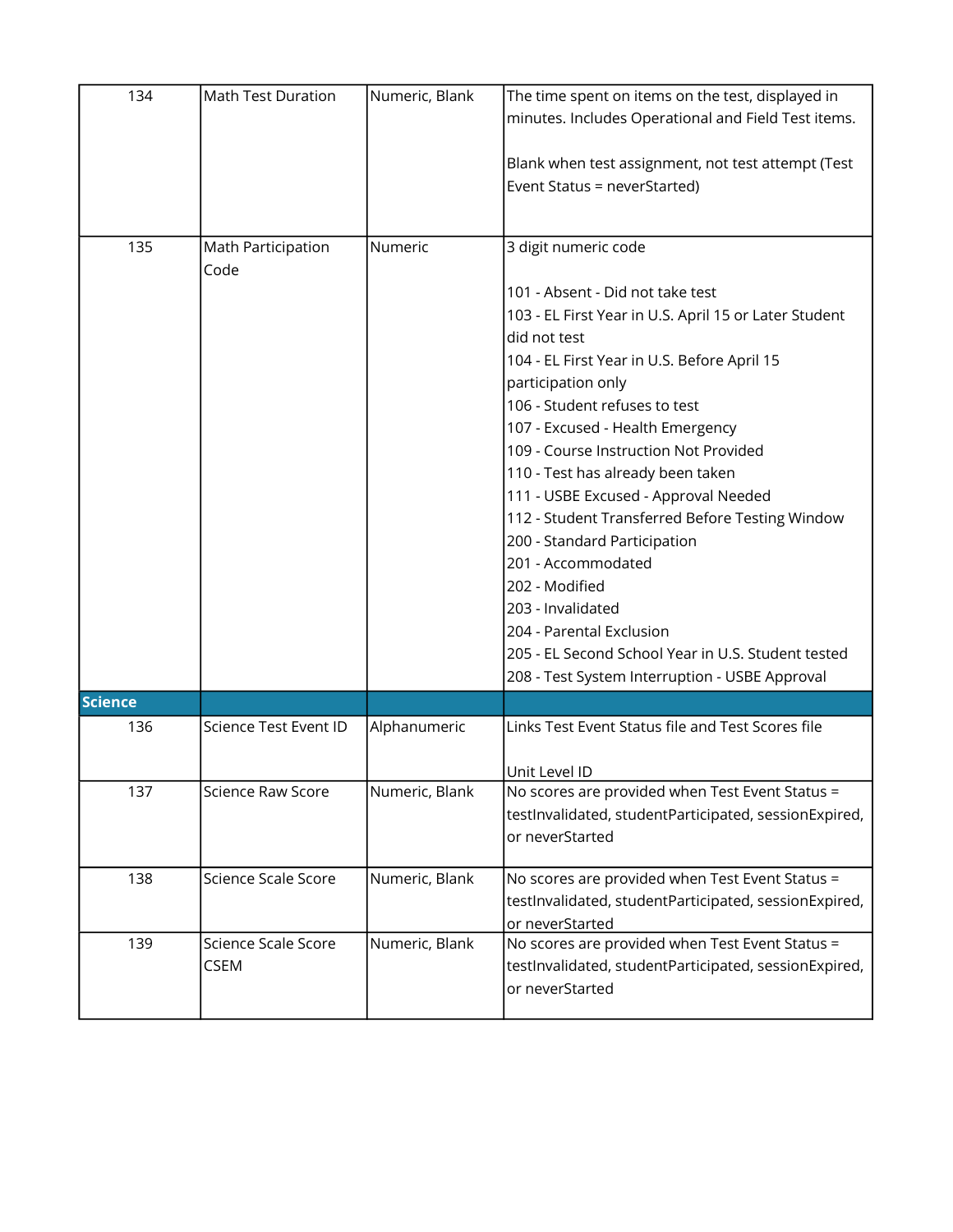| 140 | Science Proficiency          | Numeric, Blank | 4 - Highly Proficient                                                     |
|-----|------------------------------|----------------|---------------------------------------------------------------------------|
|     | Level                        |                | 3 - Proficient                                                            |
|     |                              |                | 2 - Approaching Proficient                                                |
|     |                              |                | 1 - Below Proficient                                                      |
|     |                              |                |                                                                           |
|     |                              |                | No scores are provided when Test Event Status =                           |
|     |                              |                | testInvalidated, studentParticipated, sessionExpired,                     |
|     |                              |                | or neverStarted                                                           |
| 141 | <b>Science Predicted ACT</b> | Numeric, Blank | No scores are provided when Test Event Status =                           |
|     | Score                        |                | testInvalidated, studentParticipated, sessionExpired,                     |
|     |                              |                | or neverStarted                                                           |
| 142 | <b>Science Predicted ACT</b> | Numeric, Blank | No scores are provided when Test Event Status =                           |
|     | Score Range Low              |                | testInvalidated, studentParticipated, sessionExpired,                     |
|     |                              |                | or neverStarted                                                           |
| 143 | <b>Science Predicted ACT</b> | Numeric, Blank | No scores are provided when Test Event Status =                           |
|     | Score Range High             |                | testInvalidated, studentParticipated, sessionExpired,                     |
|     |                              |                | or neverStarted                                                           |
| 144 | <b>Science Theta Score</b>   |                | Numeric, $-$ , ., Blank No scores are provided when Test Event Status =   |
|     |                              |                | testInvalidated, studentParticipated, sessionExpired,                     |
|     |                              |                | or neverStarted                                                           |
|     |                              |                |                                                                           |
|     |                              |                | Blank/zero if no Raw Score                                                |
| 145 | <b>Science Theta Score</b>   | Numeric, Blank | No scores are provided when Test Event Status =                           |
|     | <b>CSEM</b>                  |                | testInvalidated, studentParticipated, sessionExpired,                     |
|     |                              |                | or neverStarted                                                           |
| 146 | Science Raw Score -          | Numeric, Blank | No scores are provided when Test Event Status =                           |
|     | <b>Reporting Category 1</b>  |                | testInvalidated, studentParticipated, sessionExpired,                     |
|     |                              |                | or neverStarted                                                           |
|     |                              |                |                                                                           |
| 147 | Science Scale Score -        | Numeric, Blank | No scores are provided when Test Event Status =                           |
|     | <b>Reporting Category 1</b>  |                | testInvalidated, studentParticipated, sessionExpired,                     |
|     |                              |                | or neverStarted                                                           |
| 148 | Science Scale Score          | Numeric, Blank | No scores are provided when Test Event Status =                           |
|     | <b>CSEM Reporting</b>        |                | testInvalidated, studentParticipated, sessionExpired,                     |
|     | Category 1                   |                | or neverStarted                                                           |
|     |                              |                |                                                                           |
| 149 | Science Theta Score -        |                | Numeric, $-$ , ., Blank   No scores are provided when Test Event Status = |
|     | <b>Reporting Category 1</b>  |                | testInvalidated, studentParticipated, sessionExpired,                     |
|     |                              |                | or neverStarted                                                           |
|     |                              |                |                                                                           |
|     |                              |                | Blank/zero if no Raw Score                                                |
| 150 | <b>Science Theta Score</b>   | Numeric, Blank | No scores are provided when Test Event Status =                           |
|     | <b>CSEM Reporting</b>        |                | testInvalidated, studentParticipated, sessionExpired,                     |
|     | Category 1                   |                | or neverStarted                                                           |
|     |                              |                |                                                                           |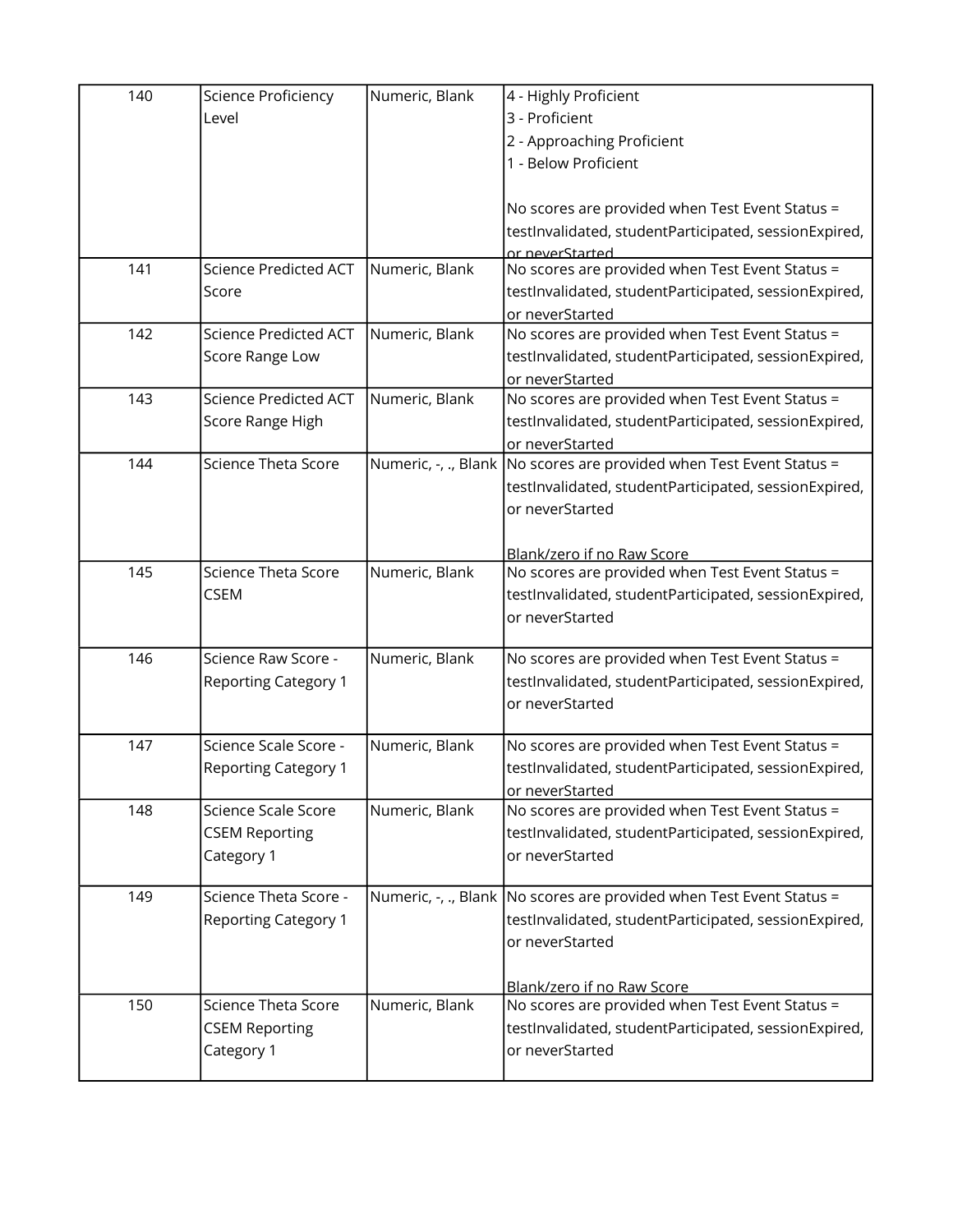| 151 | Science Raw Score -<br><b>Reporting Category 2</b>                | Numeric, Blank | No scores are provided when Test Event Status =<br>testInvalidated, studentParticipated, sessionExpired,<br>or neverStarted                                                         |
|-----|-------------------------------------------------------------------|----------------|-------------------------------------------------------------------------------------------------------------------------------------------------------------------------------------|
| 152 | Science Scale Score -<br><b>Reporting Category 2</b>              | Numeric, Blank | No scores are provided when Test Event Status =<br>testInvalidated, studentParticipated, sessionExpired,<br>or neverStarted                                                         |
| 153 | Science Scale Score<br><b>CSEM Reporting</b><br>Category 2        | Numeric, Blank | No scores are provided when Test Event Status =<br>testInvalidated, studentParticipated, sessionExpired,<br>or neverStarted                                                         |
| 154 | Science Theta Score -<br><b>Reporting Category 2</b>              |                | Numeric, $-$ , ., Blank No scores are provided when Test Event Status =<br>testInvalidated, studentParticipated, sessionExpired,<br>or neverStarted                                 |
| 155 | <b>Science Theta Score</b><br><b>CSEM Reporting</b><br>Category 2 | Numeric, Blank | Blank/zero if no Raw Score<br>No scores are provided when Test Event Status =<br>testInvalidated, studentParticipated, sessionExpired,<br>or neverStarted                           |
| 156 | Science Raw Score -<br><b>Reporting Category 3</b>                | Numeric, Blank | No scores are provided when Test Event Status =<br>testInvalidated, studentParticipated, sessionExpired,<br>or neverStarted                                                         |
| 157 | Science Scale Score -<br><b>Reporting Category 3</b>              | Numeric, Blank | No scores are provided when Test Event Status =<br>testInvalidated, studentParticipated, sessionExpired,<br>or neverStarted                                                         |
| 158 | Science Scale Score<br><b>CSEM Reporting</b><br>Category 3        | Numeric, Blank | No scores are provided when Test Event Status =<br>testInvalidated, studentParticipated, sessionExpired,<br>or neverStarted                                                         |
| 159 | Science Theta Score -<br><b>Reporting Category 3</b>              |                | Numeric, $-$ , ., Blank   No scores are provided when Test Event Status =<br>testInvalidated, studentParticipated, sessionExpired,<br>or neverStarted<br>Blank/zero if no Raw Score |
| 160 | <b>Science Theta Score</b><br><b>CSEM Reporting</b><br>Category 3 | Numeric, Blank | No scores are provided when Test Event Status =<br>testInvalidated, studentParticipated, sessionExpired,<br>or neverStarted                                                         |
| 161 | Science Raw Score -<br><b>Reporting Category 4</b>                | Numeric, Blank | No scores are provided when Test Event Status =<br>testInvalidated, studentParticipated, sessionExpired,<br>or neverStarted                                                         |
| 162 | Science Scale Score -<br><b>Reporting Category 4</b>              | Numeric, Blank | No scores are provided when Test Event Status =<br>testInvalidated, studentParticipated, sessionExpired,<br>or neverStarted                                                         |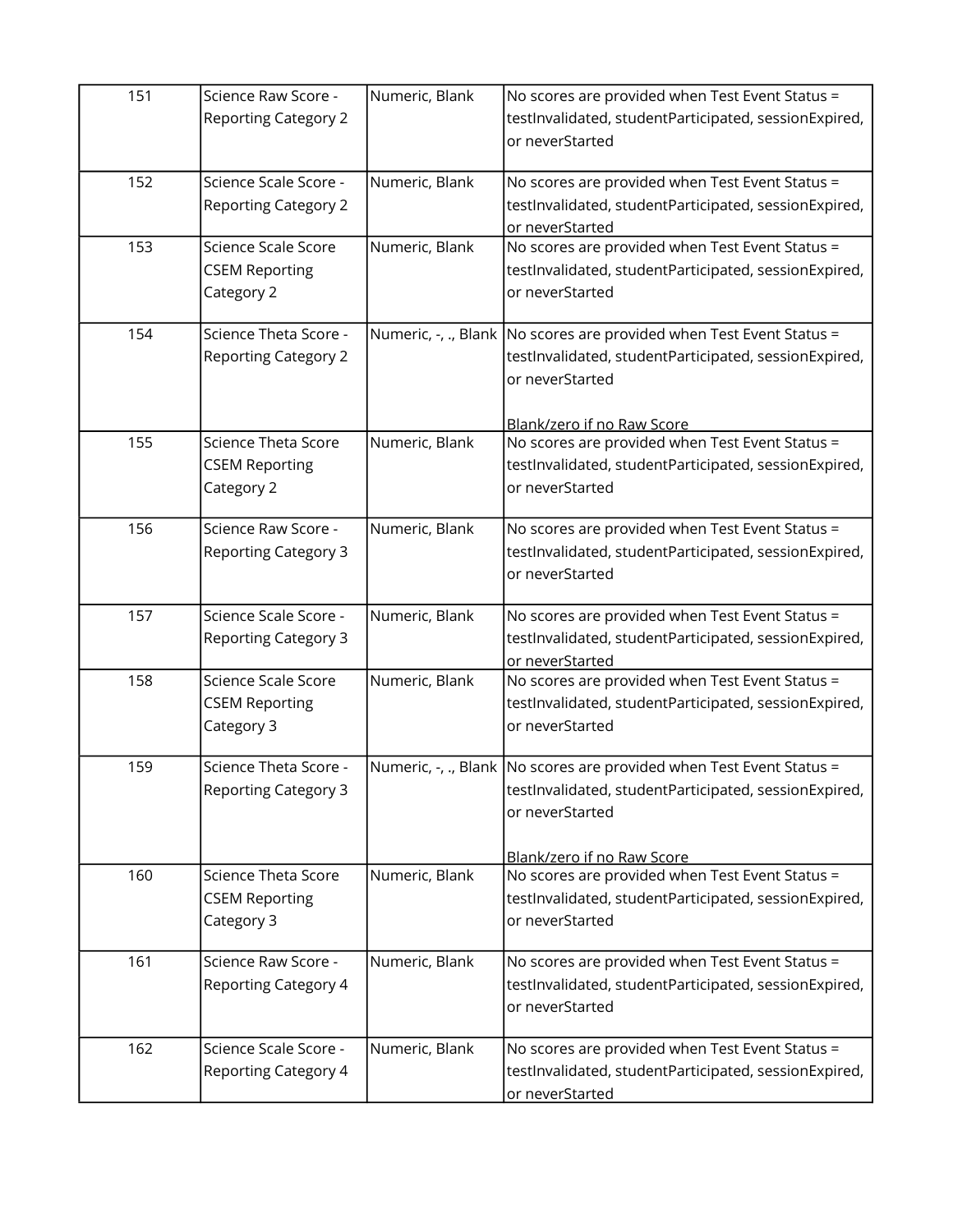| 163 | Science Scale Score<br><b>CSEM Reporting</b>                      | Numeric, Blank | No scores are provided when Test Event Status =<br>testInvalidated, studentParticipated, sessionExpired,                                                  |
|-----|-------------------------------------------------------------------|----------------|-----------------------------------------------------------------------------------------------------------------------------------------------------------|
|     | Category 4                                                        |                | or neverStarted                                                                                                                                           |
| 164 | Science Theta Score -<br><b>Reporting Category 4</b>              |                | Numeric, -, ., Blank No scores are provided when Test Event Status =<br>testInvalidated, studentParticipated, sessionExpired,<br>or neverStarted          |
| 165 | Science Theta Score<br><b>CSEM Reporting</b><br>Category 4        | Numeric, Blank | Blank/zero if no Raw Score<br>No scores are provided when Test Event Status =<br>testInvalidated, studentParticipated, sessionExpired,<br>or neverStarted |
| 166 | Science Raw Score -<br><b>Reporting Category 5</b>                | Blank          | Not used for this subject<br>No scores are provided when Test Event Status =<br>testInvalidated, studentParticipated, sessionExpired,<br>or neverStarted  |
| 167 | Science Scale Score -<br><b>Reporting Category 5</b>              | Blank          | Not used for this subject<br>No scores are provided when Test Event Status =<br>testInvalidated, studentParticipated, sessionExpired,<br>or neverStarted  |
| 168 | Science Scale Score<br><b>CSEM Reporting</b><br>Category 5        | Blank          | Not used for this subject<br>No scores are provided when Test Event Status =<br>testInvalidated, studentParticipated, sessionExpired,<br>or neverStarted  |
| 169 | Science Theta Score -<br><b>Reporting Category 5</b>              | Blank          | Not used for this subject<br>No scores are provided when Test Event Status =<br>testInvalidated, studentParticipated, sessionExpired,<br>or neverStarted  |
| 170 | <b>Science Theta Score</b><br><b>CSEM Reporting</b><br>Category 5 | <b>Blank</b>   | Not used for this subject<br>No scores are provided when Test Event Status =<br>testInvalidated, studentParticipated, sessionExpired,<br>or neverStarted  |
| 171 | Science Raw Score -<br>Earth & Space Science                      | Numeric, Blank | No scores are provided when Test Event Status =<br>testInvalidated, studentParticipated, sessionExpired,<br>or neverStarted                               |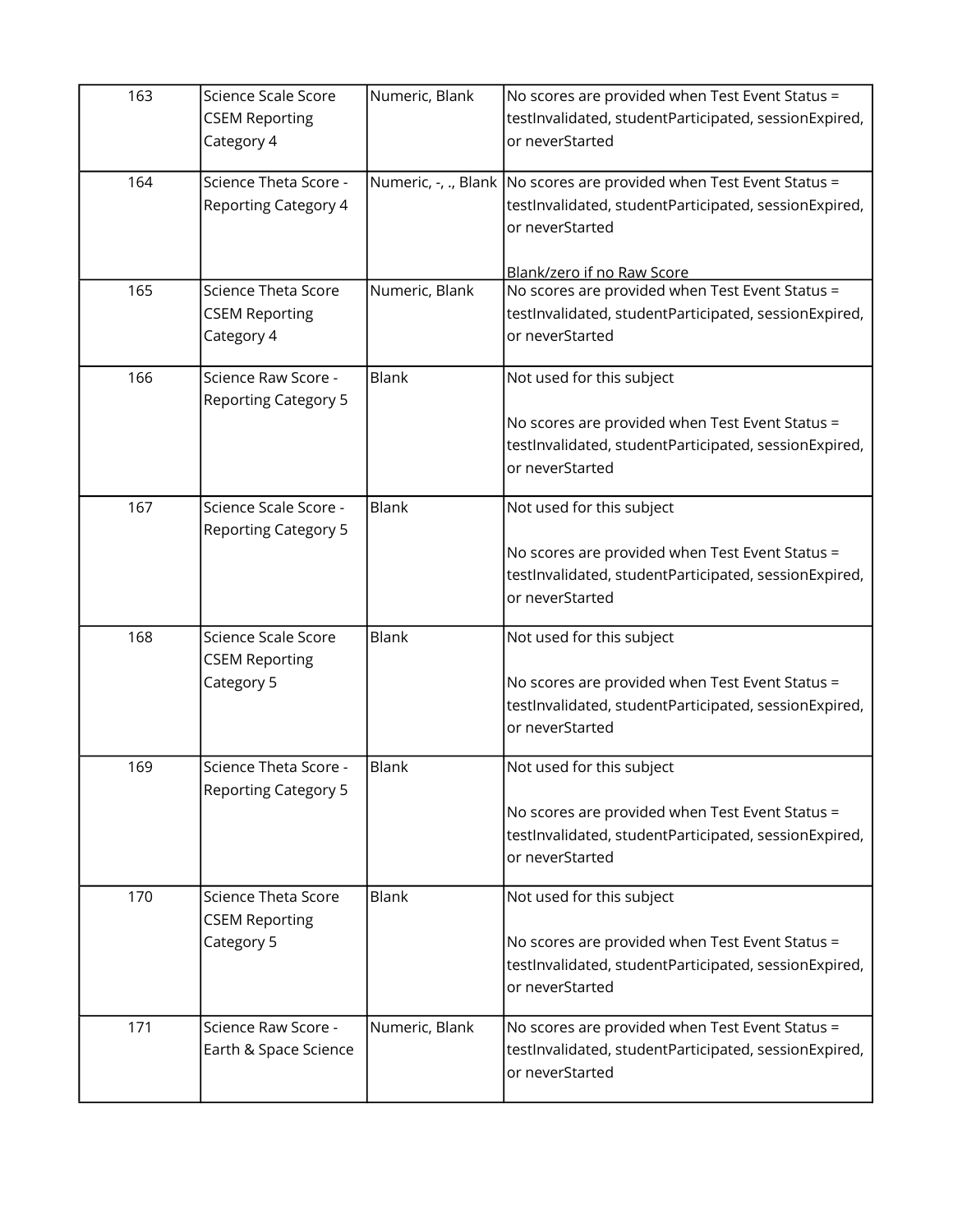| 172 | Science Scale Score -<br>Earth & Space Science                  | Numeric, Blank | No scores are provided when Test Event Status =<br>testInvalidated, studentParticipated, sessionExpired,<br>or neverStarted                                                      |
|-----|-----------------------------------------------------------------|----------------|----------------------------------------------------------------------------------------------------------------------------------------------------------------------------------|
| 173 | Science Scale Score<br><b>CSEM Earth &amp; Space</b><br>Science | Numeric, Blank | No scores are provided when Test Event Status =<br>testInvalidated, studentParticipated, sessionExpired,<br>or neverStarted                                                      |
| 174 | Science Theta Score -<br>Earth & Space Science                  |                | Numeric, -, ., Blank   No scores are provided when Test Event Status =<br>testInvalidated, studentParticipated, sessionExpired,<br>or neverStarted<br>Blank/zero if no Raw Score |
| 175 | <b>Science Theta Score</b><br>CSEM Earth & Space<br>Science     | Numeric, Blank | No scores are provided when Test Event Status =<br>testInvalidated, studentParticipated, sessionExpired,<br>or neverStarted                                                      |
| 176 | Science Raw Score -<br>Life Science                             | Numeric, Blank | No scores are provided when Test Event Status =<br>testInvalidated, studentParticipated, sessionExpired,<br>or neverStarted                                                      |
| 177 | Science Scale Score -<br>Life Science                           | Numeric, Blank | No scores are provided when Test Event Status =<br>testInvalidated, studentParticipated, sessionExpired,<br>or neverStarted                                                      |
| 178 | Science Scale Score<br><b>CSEM Life Science</b>                 | Numeric, Blank | No scores are provided when Test Event Status =<br>testInvalidated, studentParticipated, sessionExpired,<br>or neverStarted                                                      |
| 179 | Science Theta Score -<br>Life Science                           |                | Numeric, $-$ , ., Blank   No scores are provided when Test Event Status =<br>testInvalidated, studentParticipated, sessionExpired,<br>or neverStarted                            |
| 180 | <b>Science Theta Score</b><br><b>CSEM Life Science</b>          | Numeric, Blank | Blank/zero if no Raw Score<br>No scores are provided when Test Event Status =<br>testInvalidated, studentParticipated, sessionExpired,<br>or neverStarted                        |
| 181 | Science Raw Score -<br>Physical Science                         | Numeric, Blank | No scores are provided when Test Event Status =<br>testInvalidated, studentParticipated, sessionExpired,<br>or neverStarted                                                      |
| 182 | Science Scale Score -<br>Physical Science                       | Numeric, Blank | No scores are provided when Test Event Status =<br>testInvalidated, studentParticipated, sessionExpired,<br>or neverStarted                                                      |
| 183 | Science Scale Score<br><b>CSEM Physical Science</b>             | Numeric, Blank | No scores are provided when Test Event Status =<br>testInvalidated, studentParticipated, sessionExpired,<br>or neverStarted                                                      |